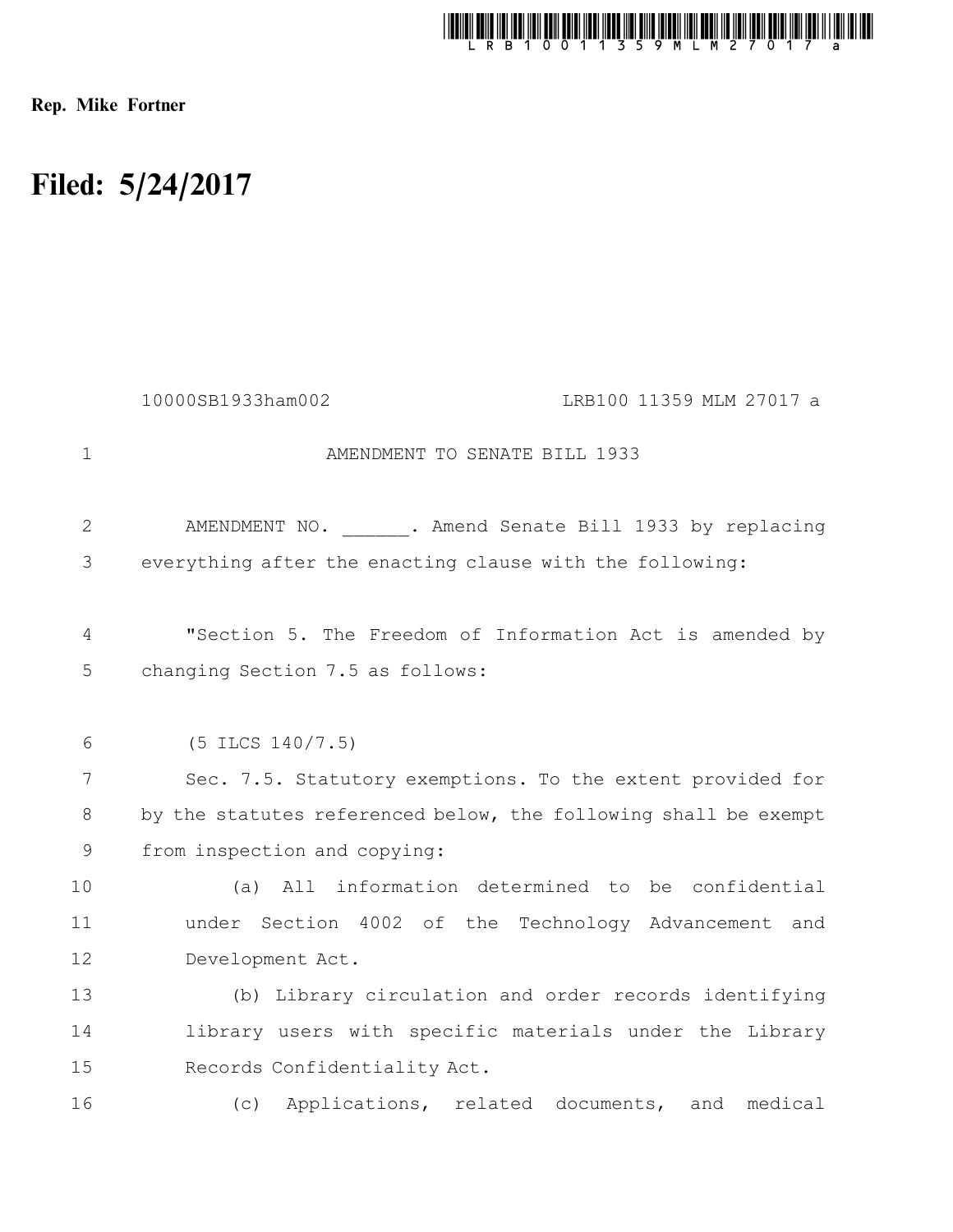records received by the Experimental Organ Transplantation Procedures Board and any and all documents or other records prepared by the Experimental Organ Transplantation Procedures Board or its staff relating to applications it has received. 1 2 3 4 5

(d) Information and records held by the Department of Public Health and its authorized representatives relating to known or suspected cases of sexually transmissible disease or any information the disclosure of which is restricted under the Illinois Sexually Transmissible Disease Control Act. 6 7 8 9 10 11

(e) Information the disclosure of which is exempted under Section 30 of the Radon Industry Licensing Act. 12 13

(f) Firm performance evaluations under Section 55 of the Architectural, Engineering, and Land Surveying Qualifications Based Selection Act. 14 15 16

(g) Information the disclosure of which is restricted and exempted under Section 50 of the Illinois Prepaid Tuition Act. 17 18 19

(h) Information the disclosure of which is exempted under the State Officials and Employees Ethics Act, and records of any lawfully created State or local inspector general's office that would be exempt if created or obtained by an Executive Inspector General's office under that Act. 20 21 22 23 24 25

26

(i) Information contained in a local emergency energy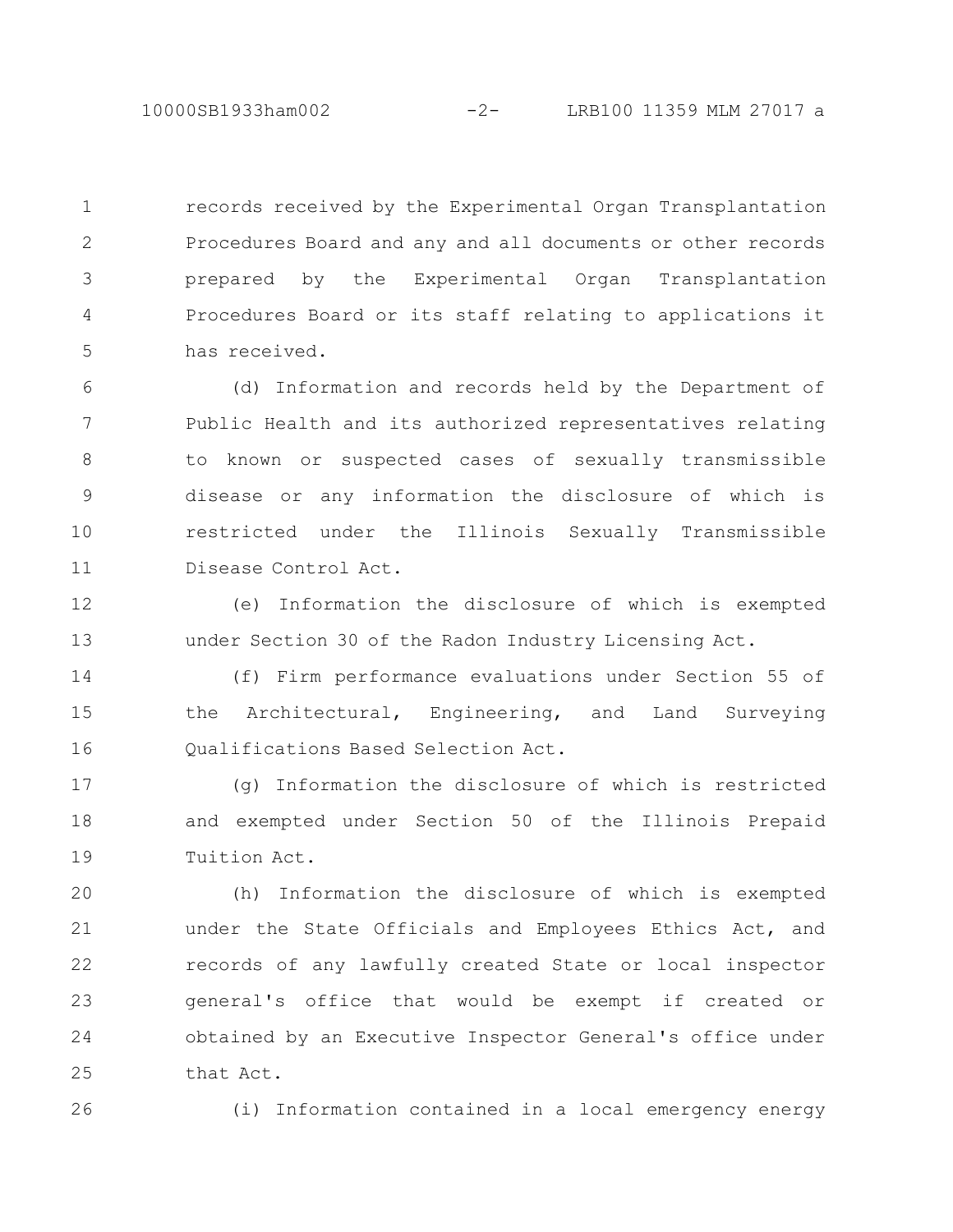plan submitted to a municipality in accordance with a local emergency energy plan ordinance that is adopted under Section 11-21.5-5 of the Illinois Municipal Code. 1 2 3

(j) Information and data concerning the distribution of surcharge moneys collected and remitted by wireless carriers under the Wireless Emergency Telephone Safety Act. 4 5 6 7

(k) Law enforcement officer identification information or driver identification information compiled by a law enforcement agency or the Department of Transportation under Section 11-212 of the Illinois Vehicle Code. 8 9 10 11

(l) Records and information provided to a residential health care facility resident sexual assault and death review team or the Executive Council under the Abuse Prevention Review Team Act. 12 13 14 15

(m) Information provided to the predatory lending database created pursuant to Article 3 of the Residential Real Property Disclosure Act, except to the extent authorized under that Article. 16 17 18 19

(n) Defense budgets and petitions for certification of compensation and expenses for court appointed trial counsel as provided under Sections 10 and 15 of the Capital Crimes Litigation Act. This subsection (n) shall apply until the conclusion of the trial of the case, even if the prosecution chooses not to pursue the death penalty prior to trial or sentencing. 20 21 22 23 24 25 26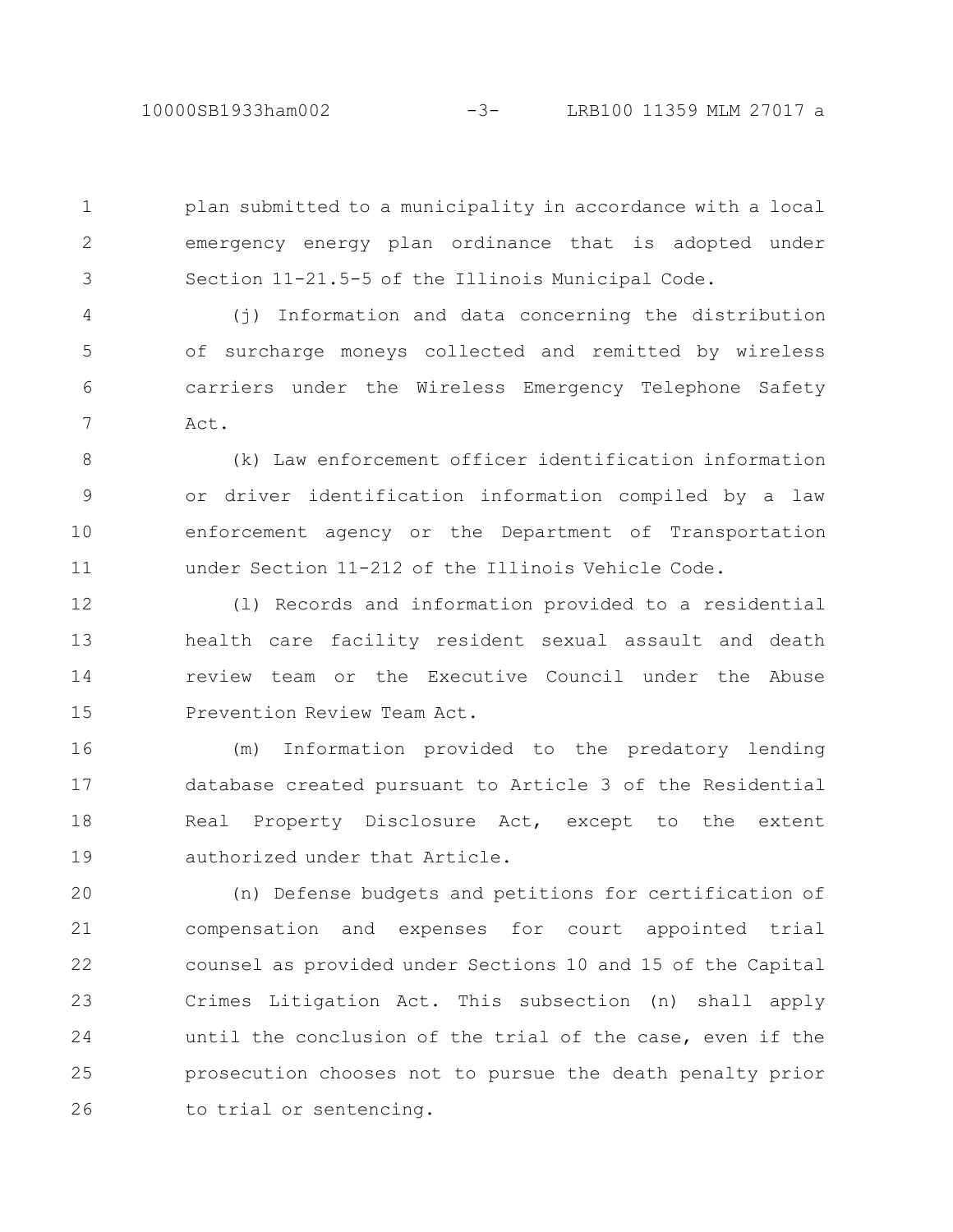(o) Information that is prohibited from being disclosed under Section 4 of the Illinois Health and Hazardous Substances Registry Act. 1 2 3

(p) Security portions of system safety program plans, investigation reports, surveys, schedules, lists, data, or information compiled, collected, or prepared by or for the Regional Transportation Authority under Section 2.11 of the Regional Transportation Authority Act or the St. Clair County Transit District under the Bi-State Transit Safety Act. 4 5 6 7 8 9 10

(q) Information prohibited from being disclosed by the Personnel Records Review Act. 11 12

(r) Information prohibited from being disclosed by the Illinois School Student Records Act. 13 14

(s) Information the disclosure of which is restricted under Section 5-108 of the Public Utilities Act. 15 16

(t) All identified or deidentified health information in the form of health data or medical records contained in, stored in, submitted to, transferred by, or released from the Illinois Health Information Exchange, and identified or deidentified health information in the form of health data and medical records of the Illinois Health Information Exchange in the possession of the Illinois Health Information Exchange Authority due to its administration of the Illinois Health Information Exchange. The terms "identified" and "deidentified" shall be given the same 17 18 19 20 21 22 23 24 25 26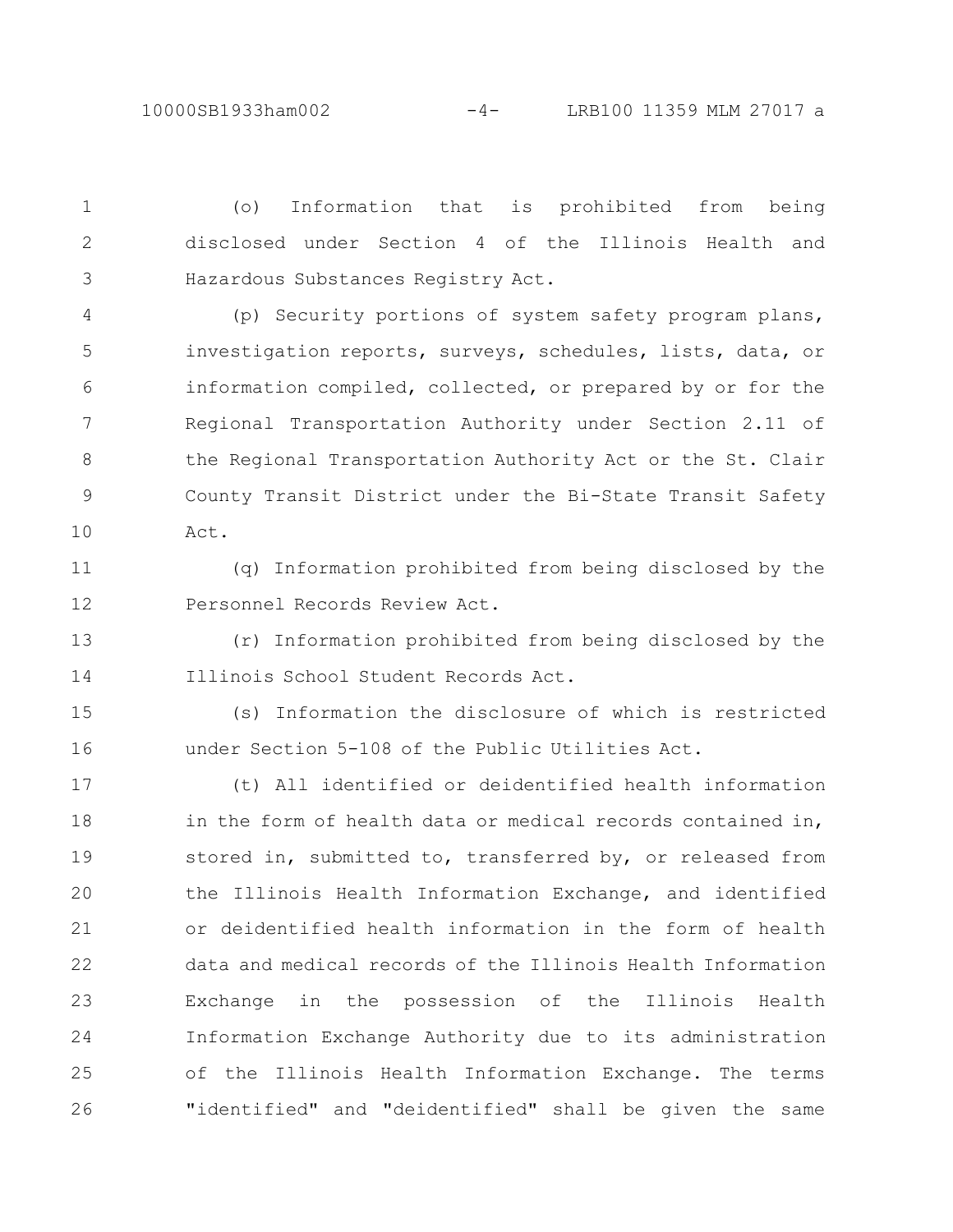10000SB1933ham002 -5- LRB100 11359 MLM 27017 a

meaning as in the Health Insurance Portability and Accountability Act of 1996, Public Law 104-191, or any subsequent amendments thereto, and any regulations promulgated thereunder. 1 2 3 4

(u) Records and information provided to an independent team of experts under Brian's Law. 5 6

(v) Names and information of people who have applied for or received Firearm Owner's Identification Cards under the Firearm Owners Identification Card Act or applied for or received a concealed carry license under the Firearm Concealed Carry Act, unless otherwise authorized by the Firearm Concealed Carry Act; and databases under the Firearm Concealed Carry Act, records of the Concealed Carry Licensing Review Board under the Firearm Concealed Carry Act, and law enforcement agency objections under the Firearm Concealed Carry Act. 7 8 9 10 11 12 13 14 15 16

(w) Personally identifiable information which is exempted from disclosure under subsection (g) of Section 19.1 of the Toll Highway Act. 17 18 19

(x) Information which is exempted from disclosure under Section 5-1014.3 of the Counties Code or Section 8-11-21 of the Illinois Municipal Code. 20 21 22

(y) Confidential information under the Adult Protective Services Act and its predecessor enabling statute, the Elder Abuse and Neglect Act, including information about the identity and administrative finding 23 24 25 26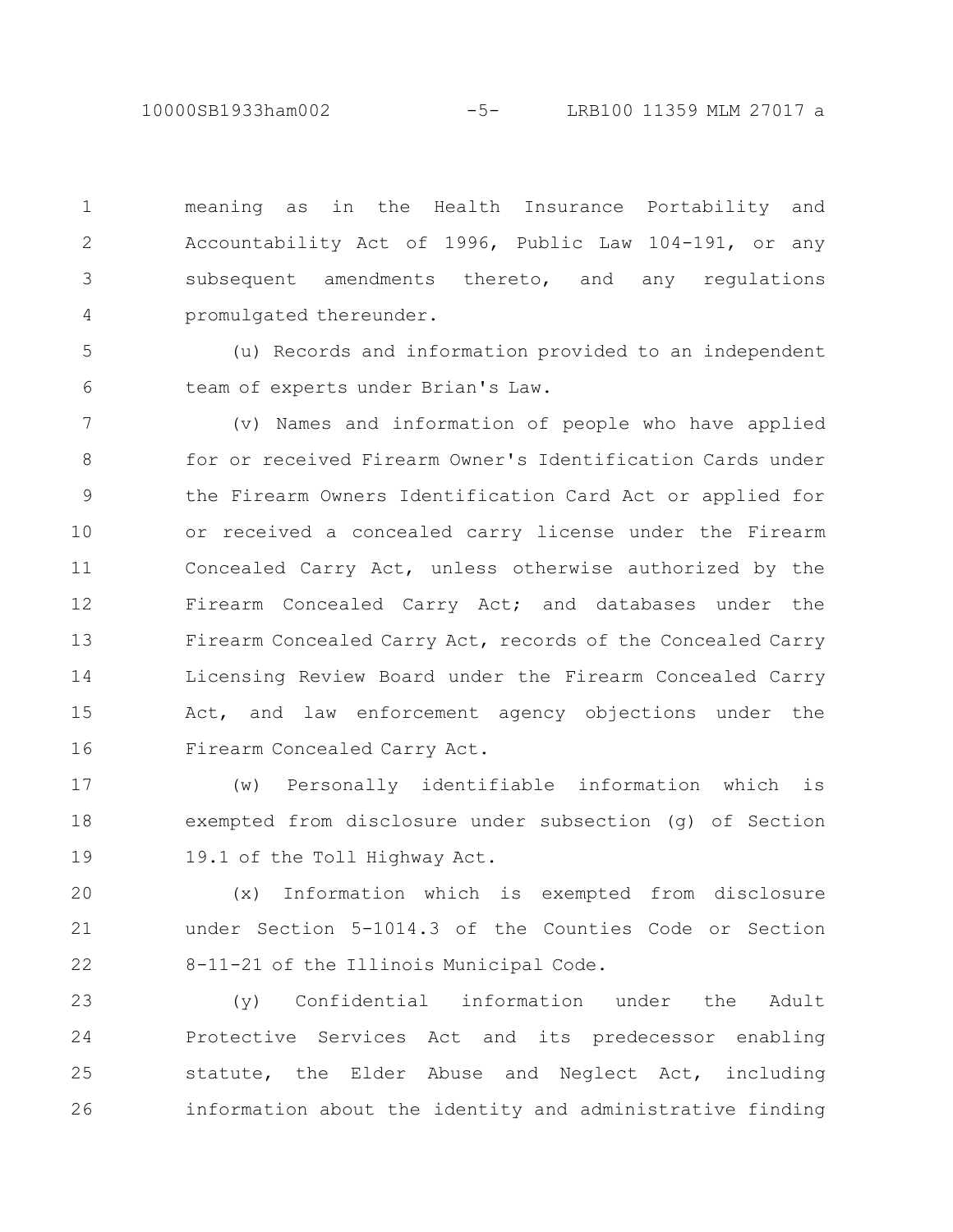10000SB1933ham002 -6- LRB100 11359 MLM 27017 a

against any caregiver of a verified and substantiated decision of abuse, neglect, or financial exploitation of an eligible adult maintained in the Registry established under Section 7.5 of the Adult Protective Services Act.

1

2

3

4

(z) Records and information provided to a fatality review team or the Illinois Fatality Review Team Advisory Council under Section 15 of the Adult Protective Services Act. 5 6 7 8

(aa) Information which is exempted from disclosure under Section 2.37 of the Wildlife Code. 9 10

(bb) Information which is or was prohibited from disclosure by the Juvenile Court Act of 1987. 11 12

(cc) Recordings made under the Law Enforcement Officer-Worn Body Camera Act, except to the extent authorized under that Act. 13 14 15

(dd) Information that is prohibited from being disclosed under Section 45 of the Condominium and Common Interest Community Ombudsperson Act. 16 17 18

(ee)  $\left( \text{dd} \right)$  Information that is exempted from disclosure under Section 30.1 of the Pharmacy Practice Act. 19 20

(ff) Records that are exempt from disclosure under Section 1A-16.7 of the Election Code. 21 22

(Source: P.A. 98-49, eff. 7-1-13; 98-63, eff. 7-9-13; 98-756, eff. 7-16-14; 98-1039, eff. 8-25-14; 98-1045, eff. 8-25-14; 99-78, eff. 7-20-15; 99-298, eff. 8-6-15; 99-352, eff. 1-1-16; 99-642, eff. 7-28-16; 99-776, eff. 8-12-16; 99-863, eff. 23 24 25 26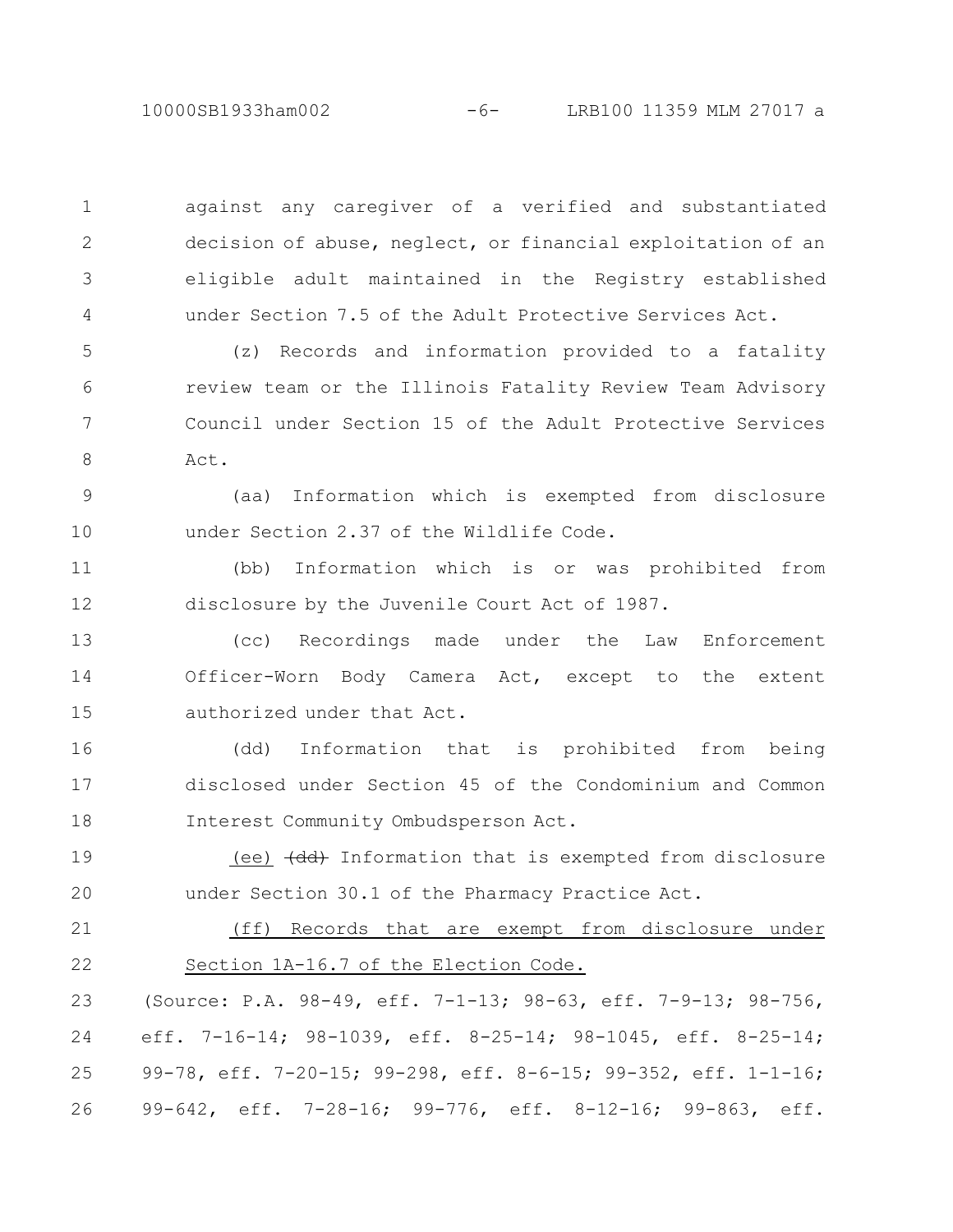8-19-16; revised 9-1-16.) 1

Section 10. The Election Code is amended by changing Sections 1A-16.6 and 1A-16.8 and by adding Sections 1-16, 1A-16.1, 1A-16.2, 1A-16.7, and 1A-16.9 as follows: 2 3 4

| 5  | $(10$ ILCS $5/1-16$ new)                                        |
|----|-----------------------------------------------------------------|
| 6  | Sec. 1-16. Election authorities; notices by electronic          |
| 7  | mail. If an election authority is required by law to send an    |
| 8  | election-related notice to an individual, that election         |
| 9  | authority may send that notice solely by electronic mail if the |
| 10 | individual provides a current e-mail address to the election    |
| 11 | authority and authorizes the election authority to send notices |
| 12 | by electronic mail. For the purposes of this Section, the term  |
| 13 | "notice" does not include a ballot or any notice required under |
| 14 | Sections 1A-16.5 or 1A-16.7 of this Code.                       |

(10 ILCS 5/1A-16.1 new) 15

## Sec. 1A-16.1. Automatic voter registration; Secretary of State. (a) The Office of the Secretary of State and the State 16 17 18

Board of Elections, pursuant to an interagency contract and jointly-adopted rules, shall establish an automatic voter registration program that satisfies the requirements of this Section and other applicable law. (b) If an application, an application for renewal, a change 19 20 21 22 23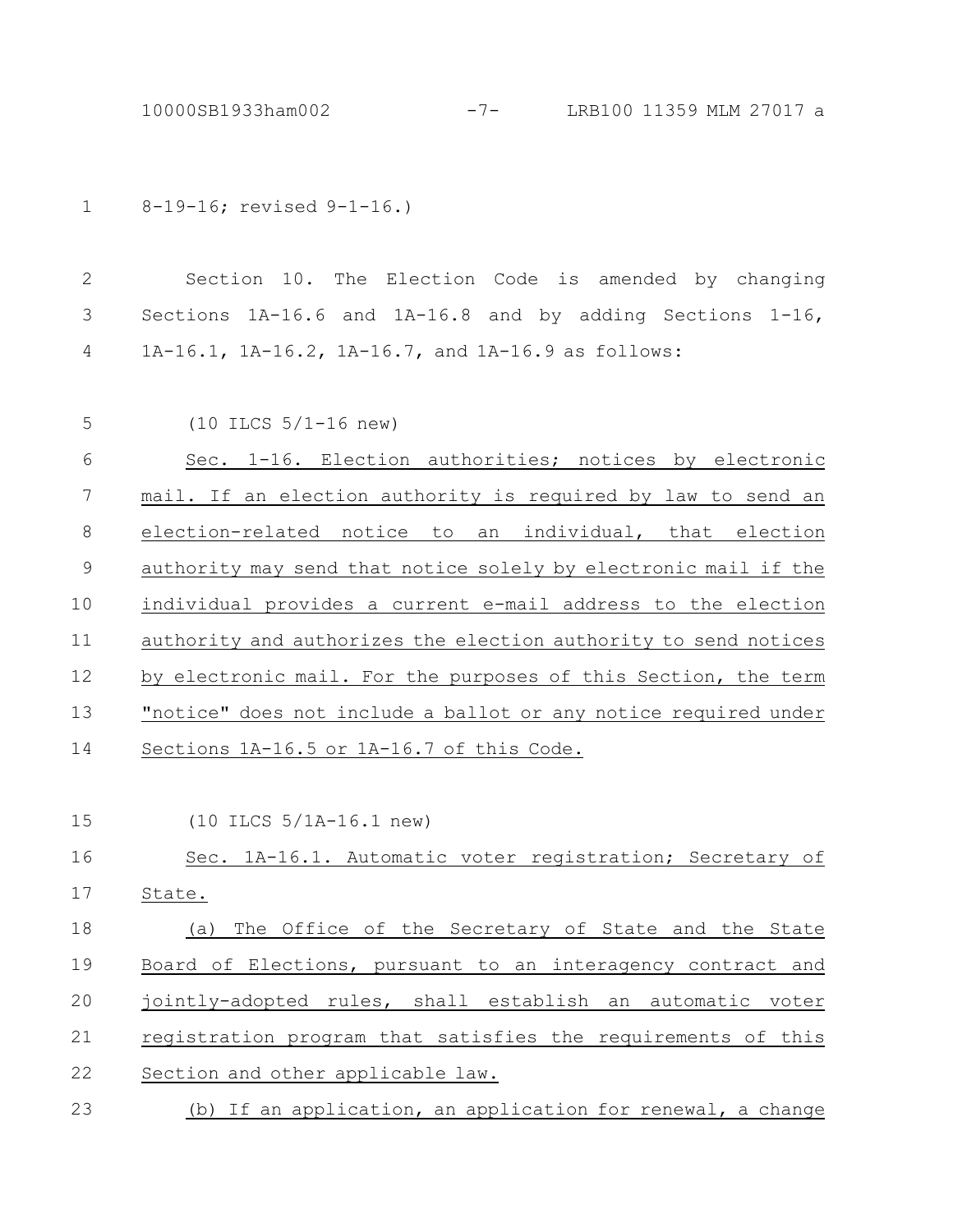10000SB1933ham002 -8- LRB100 11359 MLM 27017 a

| $\mathbf 1$   | or a recertification form for a driver's<br>of address form,       |
|---------------|--------------------------------------------------------------------|
| $\mathbf{2}$  | license, other than a temporary visitor's driver's license, or     |
| 3             | identification card issued by the Office of the<br>a State         |
| 4             | Secretary of State meets the requirements of the federal REAL      |
| 5             | 2005, then that application shall serve as a<br>Act of<br>ID.      |
| 6             | dual-purpose application. The dual-purpose application shall:      |
| 7             | (1) also serve as an application to register to vote in            |
| $8\,$         | Illinois;                                                          |
| $\mathcal{G}$ | (2) allow an applicant to change his or her registered             |
| 10            | residence address or name as it appears on the voter               |
| 11            | registration rolls;                                                |
| 12            | (3) provide the applicant with an opportunity to                   |
| 13            | affirmatively decline to register to vote or to change his         |
| 14            | or her registered residence address or name by providing a         |
| 15            | check box on the application form without requiring the            |
| 16            | applicant to state the reason; and                                 |
| 17            | (4) unless the applicant declines to register to vote              |
| 18            | or change his or her registered residence address or name,         |
| 19            | require the applicant to attest, by signature under penalty        |
| 20            | of perjury as described in subsection (e) of this Section,         |
| 21            | meeting the qualifications to register to vote in<br>to            |
| 22            | Illinois at his or her residence address as indicated on           |
| 23            | driver's license or identification card<br>his<br>her<br>$\circ$ r |
| 24            | dual-purpose application.                                          |
| 25            | (b-5) If an application, an application for renewal, a             |
| 26            | change of address form, or a recertification form for a            |

$$
-8 - \quad \text{LRB100 } 11
$$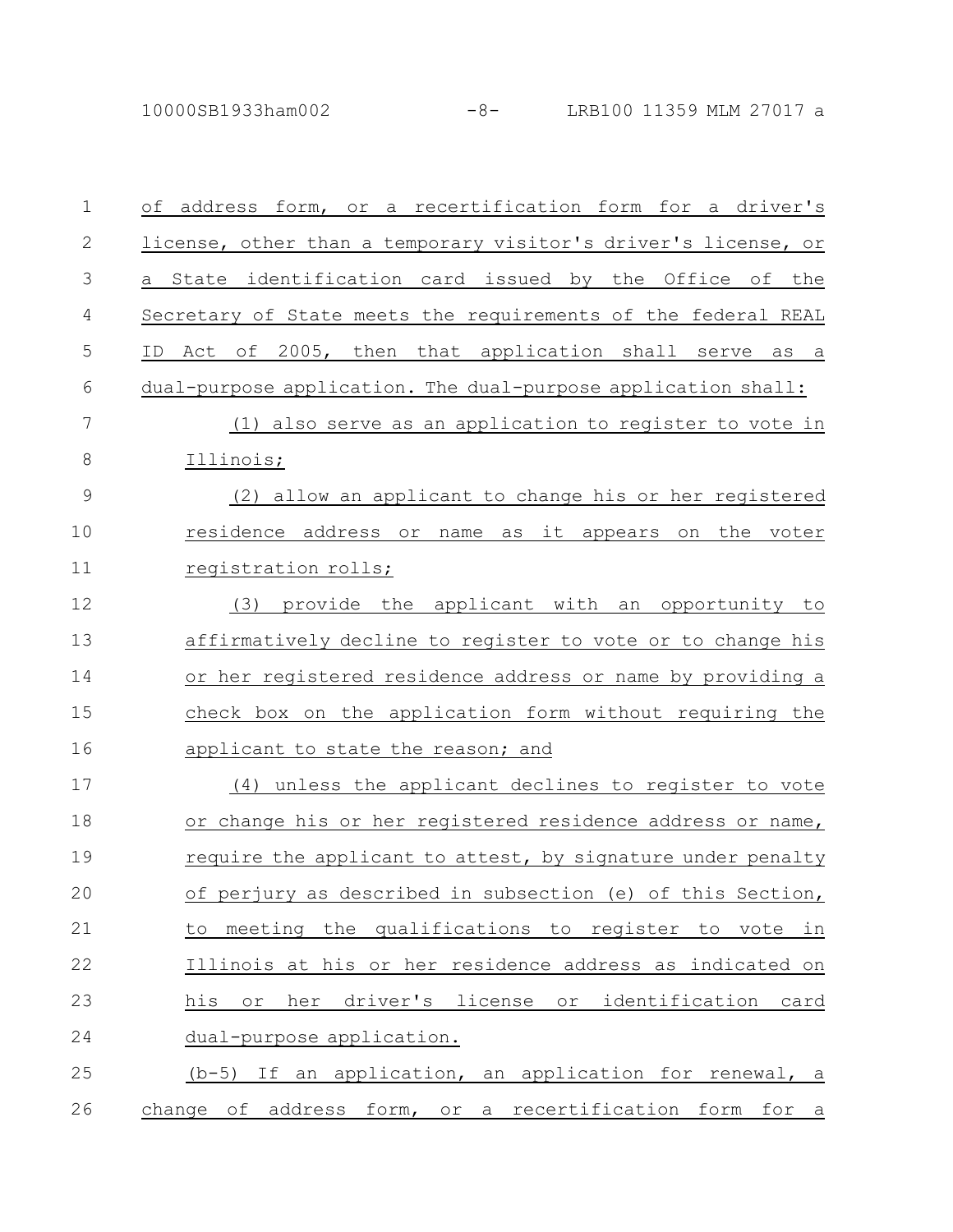10000SB1933ham002 -9- LRB100 11359 MLM 27017 a

| $\mathbf 1$    | driver's license, other than a temporary visitor's driver's     |
|----------------|-----------------------------------------------------------------|
| $\mathbf{2}$   | license, or a State identification card issued by the Office of |
| 3              | the Secretary of State does not meet the requirements of the    |
| $\overline{4}$ | federal REAL ID Act of 2005, then that application shall serve  |
| 5              | as a dual-purpose application. The dual-purpose application     |
| 6              | shall:                                                          |
| 7              | (1) also serve as an application to register to vote in         |
| 8              | Illinois;                                                       |
| $\mathcal{G}$  | (2) allow an applicant to change his or her registered          |
| 10             | residence address or name as it appears on the voter            |
| 11             | registration rolls; and                                         |
| 12             | (3) if the applicant chooses to register to vote or to          |
| 13             | change his or her registered residence address or name,         |
| 14             | then require the applicant to attest, by a separate             |
| 15             | signature under penalty of perjury, to meeting the              |
| 16             | qualifications to register to vote in Illinois at his or        |
| 17             | residence address as indicated<br>his<br>her<br>her<br>on<br>or |
| 18             | dual-purpose application.                                       |
| 19             | (b-10) The Office of the Secretary of State shall clearly       |
| 20             | and conspicuously inform each applicant in writing: (i) of the  |
| 21             | qualifications to register to vote in Illinois, (ii) of the     |
| 22             | penalties provided by law for submission of a false voter       |
| 23             | registration application, (iii) that, unless the applicant      |
| 24             | declines to register to vote or update his or her voter         |
| 25             | registration, his or her dual-purpose application shall also    |
| 26             | serve as both an application to register to vote and his or her |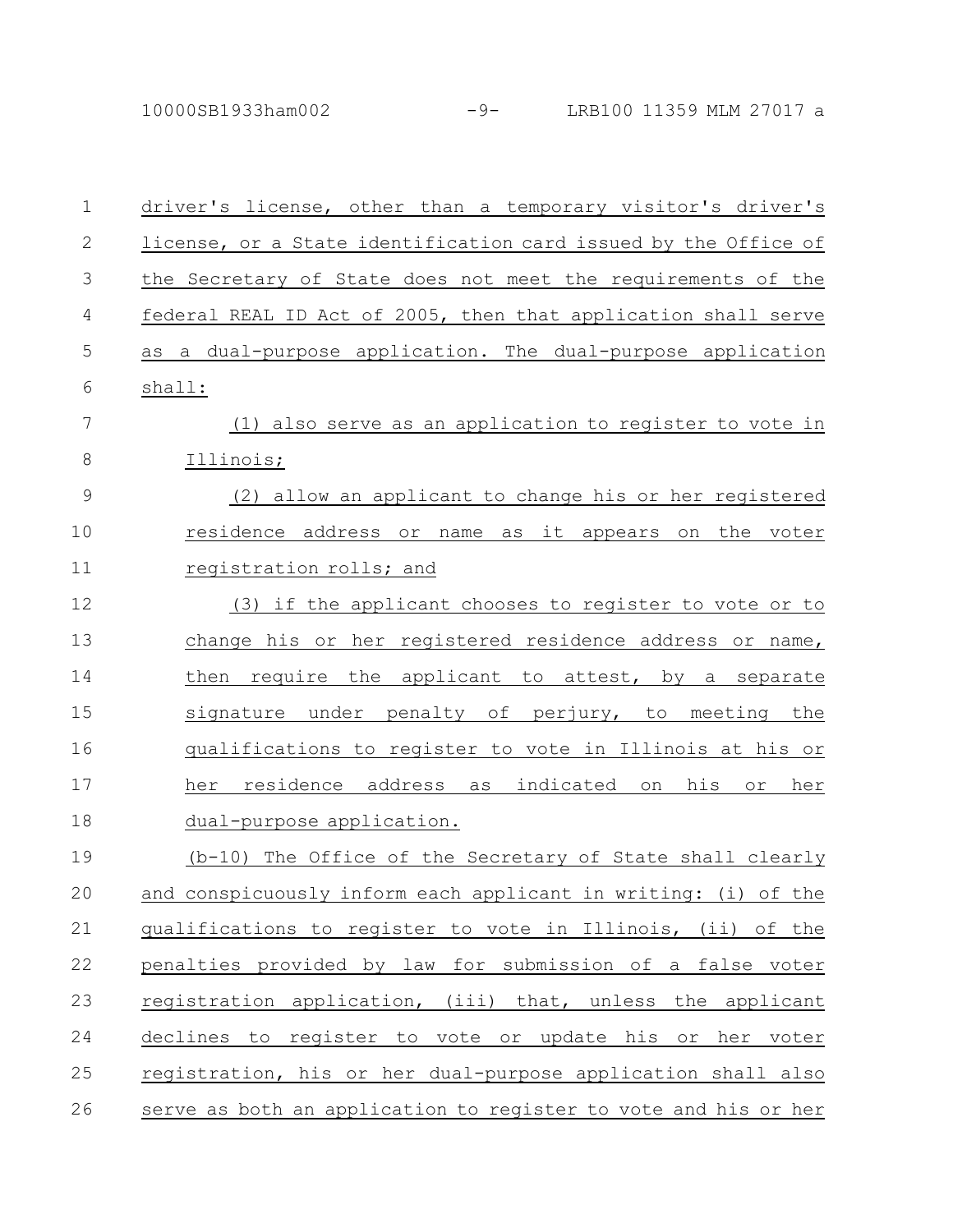attestation that he or she meets the eligibility requirements for voter registration, and that his or her application to register to vote or update his or her registration will be transmitted to the State Board of Elections for the purpose of registering the person to vote at the residence address to be indicated on his or her driver's license or identification card, and (iv) that declining to register to vote is confidential and will not affect any services the person may be seeking from the Office of the Secretary of State. 1 2 3 4 5 6 7 8 9

(c) The Office of the Secretary of State shall review information provided to the Office of the Secretary of State by the State Board of Elections to inform each applicant for a driver's license or permit, other than a temporary visitor's driver's license, or a State identification card issued by the Office of the Secretary of State whether the applicant is currently registered to vote in Illinois and, if registered, at what address. 10 11 12 13 14 15 16 17

(d) The Office of the Secretary of State shall not require an applicant for a driver's license or State identification card to provide duplicate identification or information in order to complete an application to register to vote or change his or her registered residence address or name. Before transmitting any personal information about an applicant to the State Board of Elections, the Office of the Secretary of State shall review its records of the identification documents the applicant provided in order to complete the application for a 18 19 20 21 22 23 24 25 26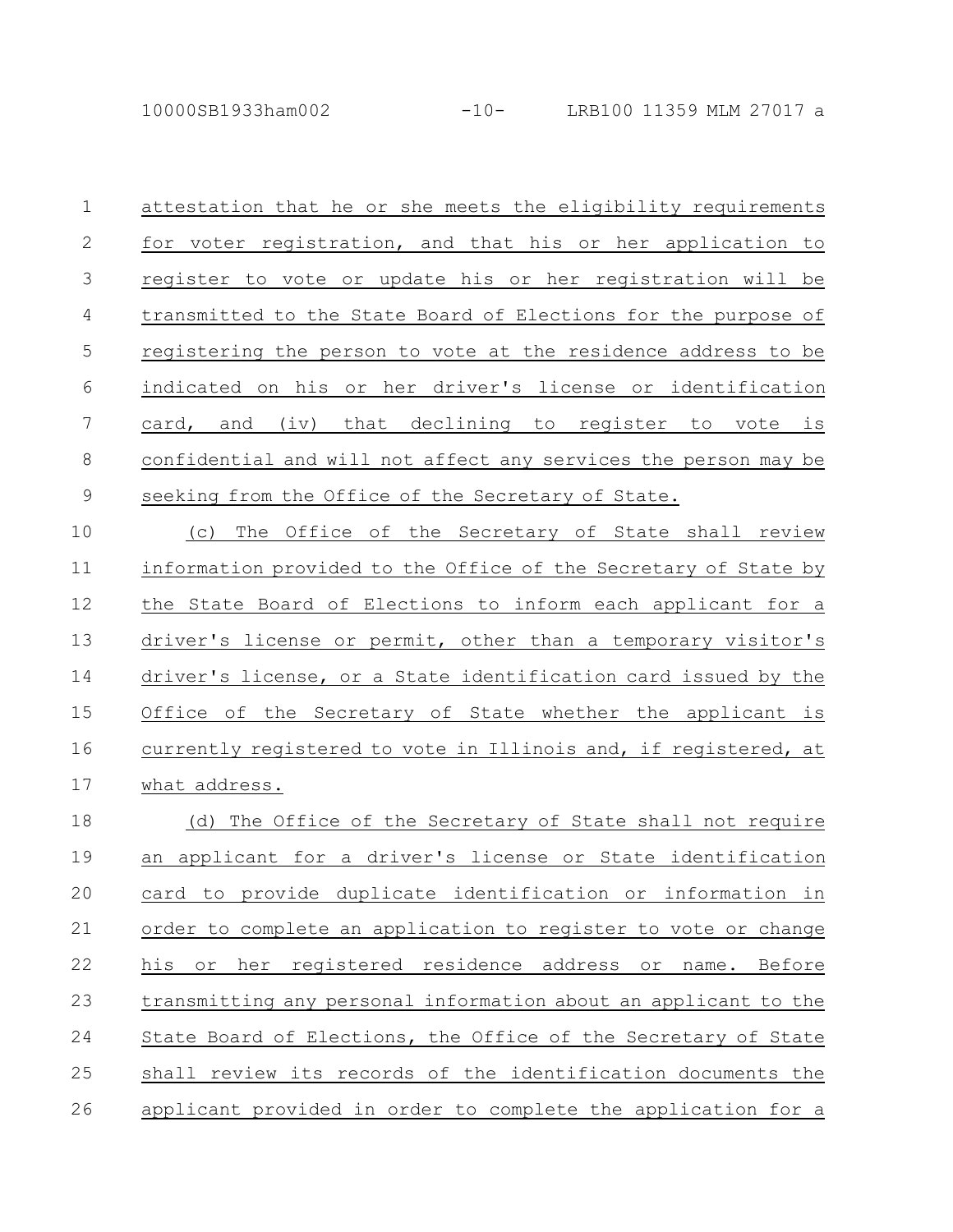driver's license or State identification card, to confirm that nothing in those documents indicates that the applicant does not satisfy the qualifications to register to vote in Illinois at his or her residence address. 1 2 3 4

(e) A completed, signed application for (i) a driver's license or permit, other than a temporary visitor's driver's license, or a State identification card issued by the Office of the Secretary of State, that meets the requirements of the federal REAL ID Act of 2005; or (ii) a completed application under subsection (b-5) of this Section with a separate signature attesting the applicant meets the qualifications to register to vote in Illinois at his or her residence address as indicated on his or her application shall constitute a signed application to register to vote in Illinois at the residence address indicated in the application unless the person affirmatively declined in the application to register to vote or to change his or her registered residence address or name. If the identification documents provided to complete the dual-purpose application indicate that he or she does not satisfy the qualifications to register to vote in Illinois at his or her residence address, the application shall be marked as incomplete. 5 6 7 8 9 10 11 12 13 14 15 16 17 18 19 20 21 22

(f) For each completed and signed application that constitutes an application to register to vote in Illinois or provides for a change in the applicant's registered residence address or name, the Office of the Secretary of State shall 23 24 25 26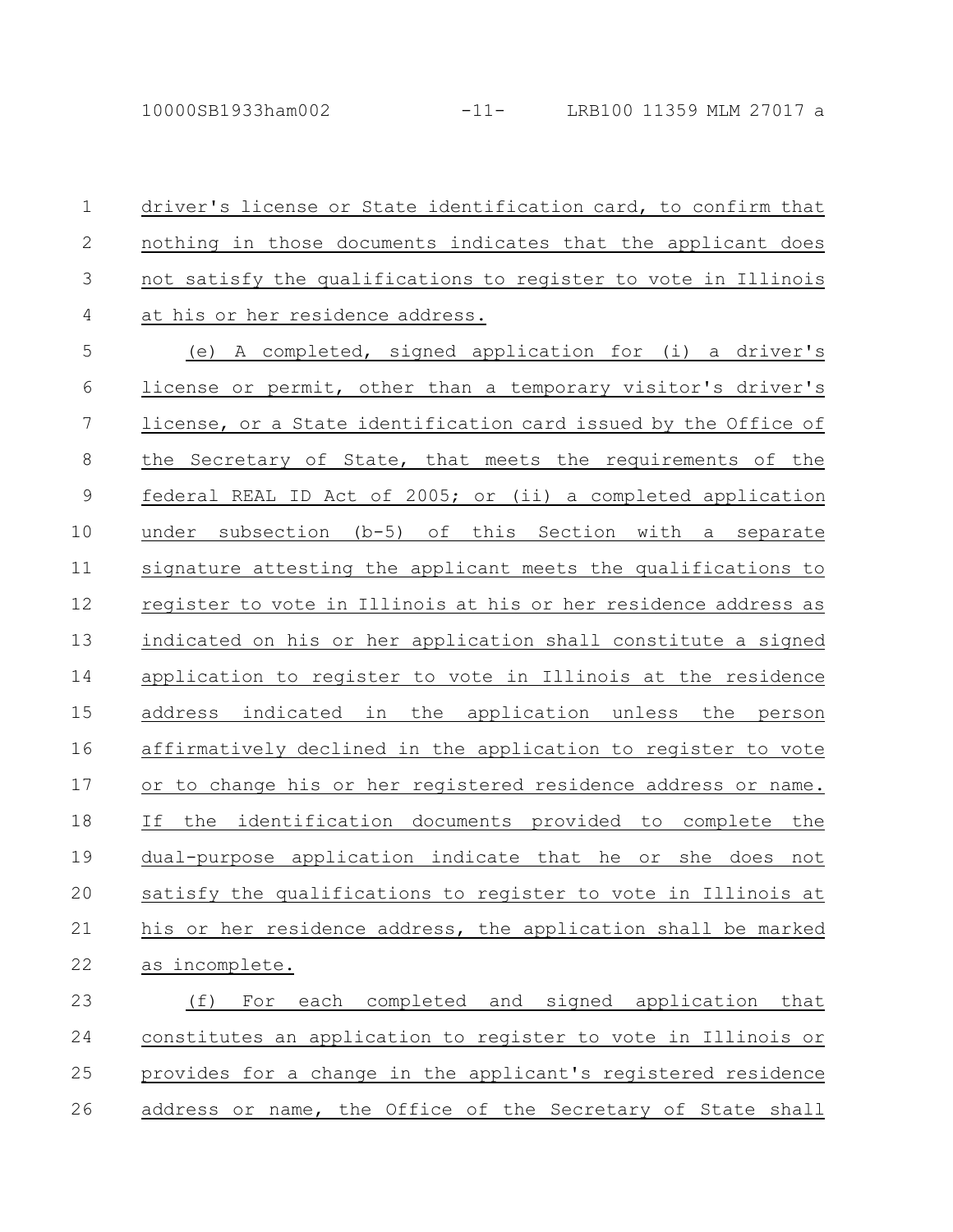electronically transmit to the State Board of Elections personal information needed to complete the person's registration to vote in Illinois at his or her residence address. The application to register to vote shall be processed in accordance with Section 1A-16.7. 1 2 3 4 5

(g) If the federal REAL ID Act of 2005 is repealed, abrogated, superseded, or otherwise no longer in effect, then the State Board of Elections shall establish criteria for determining reliable personal information indicating citizenship status and shall adopt rules as necessary for the Secretary of State to continue processing dual-purpose applications under this Section. 6 7 8 9 10 11 12

(h) As used in this Section, "dual-purpose application" means an application, an application for renewal, a change of address form, or a recertification form for driver's license or permit, other than a temporary visitor's driver's license, or a State identification card offered by the Secretary of State that also serves as an application to register to vote in Illinois. "Dual-purpose application" does not mean an application under subsection (c) of Section 6-109 of the Illinois Vehicle Code. 13 14 15 16 17 18 19 20 21

## (10 ILCS 5/1A-16.2 new) Sec. 1A-16.2. Automatic voter registration; designated automatic voter registration agencies. (a) Each designated automatic voter registration agency 22 23 24 25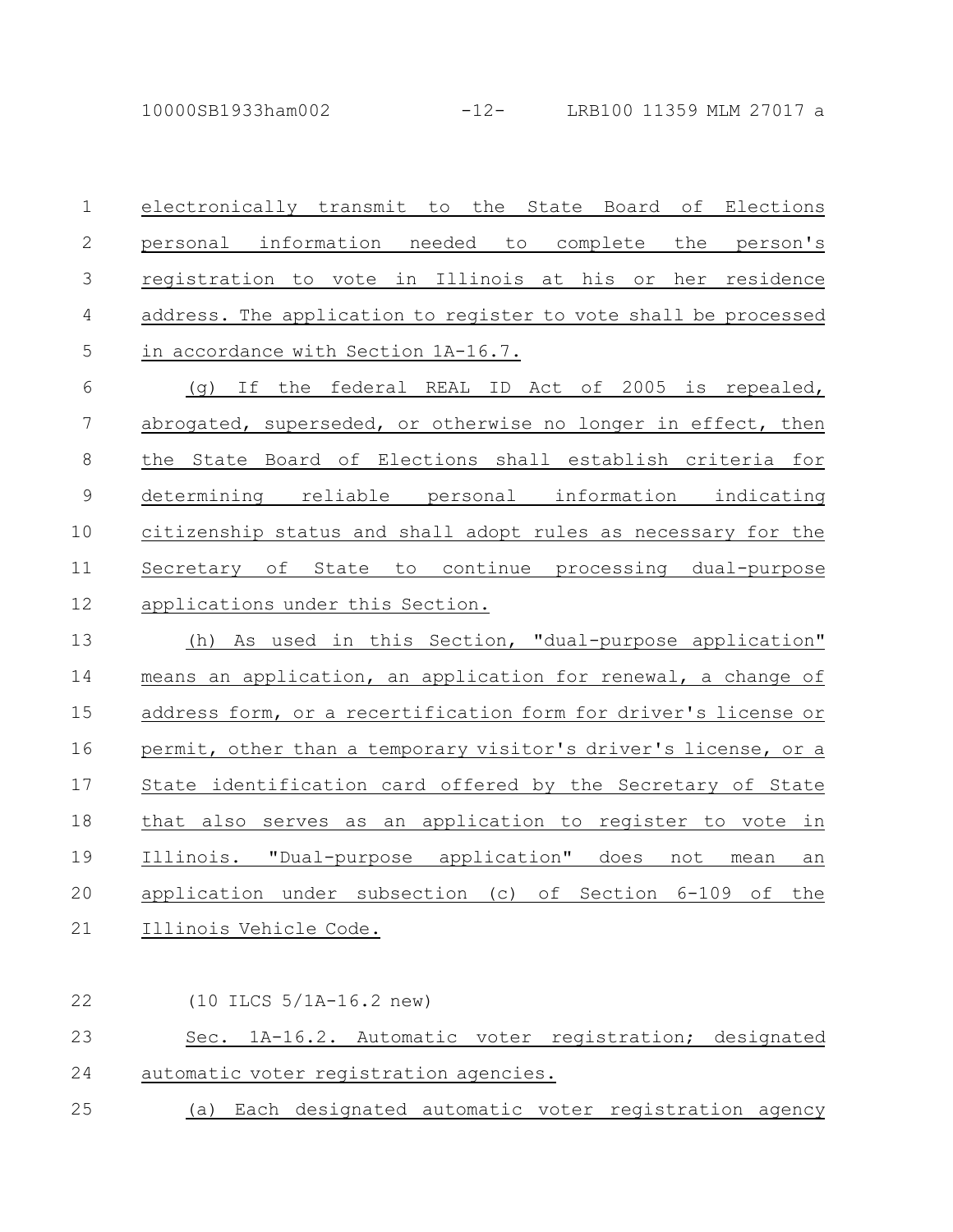26

| $\mathbf 1$  | shall, pursuant to an interagency contract and jointly-adopted  |
|--------------|-----------------------------------------------------------------|
| $\mathbf{2}$ | rules with the State Board of Elections, agree to participate   |
| 3            | in an automatic voter registration program established by the   |
| 4            | State Board of Elections that satisfies the requirements of     |
| 5            | this Section and other applicable law. If the designated        |
| 6            | automatic voter registration agency provides applications,      |
| 7            | applications for renewal, change of address forms, or           |
| 8            | recertification forms to individuals for services offered by    |
| 9            | another agency, then the State Board of Elections and the       |
| 10           | designated automatic voter agency shall consult with the other  |
| 11           | agency. The State Board of Elections shall consider the current |
| 12           | technological capabilities of the designated voter              |
| 13           | registration agency when drafting interagency contracts and     |
| 14           | jointly-adopted rules. The State Board of Elections and the     |
| 15           | designated automatic voter registration agency shall amend      |
| 16           | these contracts and rules as the technological capabilities of  |
| 17           | the designated voter registration agencies improve.             |
| 18           | (b) As provided in subsection (a) of this Section, each         |
| 19           | designated automatic voter registration agency that collects    |
|              |                                                                 |

or cross-references reliable personal information indicating citizenship status may provide that an application for a license, permit, program, or service shall serve as a dual-purpose application. The dual-purpose application shall: 20 21 22 23

(1) also serve as an application to register to vote in Illinois; 24 25

(2) allow an applicant to change his or her registered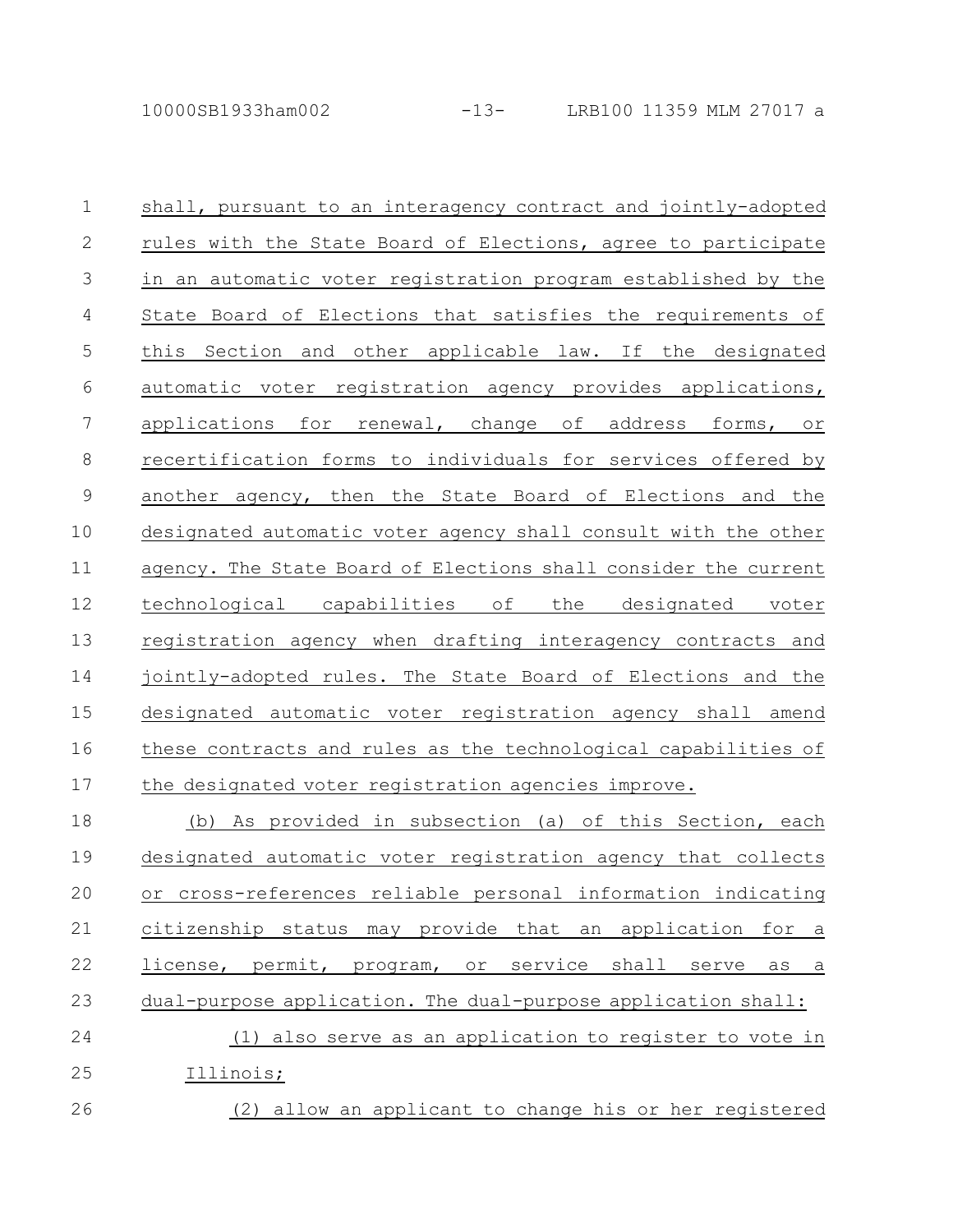| $\mathbf{1}$   | residence address or name as it appears<br>the voter<br>on                  |
|----------------|-----------------------------------------------------------------------------|
| $\overline{2}$ | registration rolls;                                                         |
| 3              | (3) provide the applicant with an opportunity to                            |
| 4              | affirmatively decline to register to vote or change his or                  |
| 5              | her registered residence address or name by providing a                     |
| 6              | check box on the application form without requiring the                     |
| 7              | applicant to state the reason; and                                          |
| $8\,$          | (4) unless the applicant declines to register to vote                       |
| $\mathcal{G}$  | or to change his or her registered residence address or                     |
| 10             | name, require the applicant to attest, by signature under                   |
| 11             | perjury, to meeting<br>оf<br>the qualifications<br>to<br>penalty            |
| 12             | vote in Illinois at<br>his or<br>her residence<br>register to               |
| 13             | his<br>address<br>indicated<br>her<br>dual-purpose<br>as<br>on<br>$\circ$ r |
| 14             | application.                                                                |
| 15             | As provided in subsection (a) of this Section, each<br>(C)                  |
| 16             | designated automatic voter registration agency that does not                |
| 17             | collect or cross-reference records containing reliable                      |
| 18             | personal information indicating citizenship status may provide              |
| 19             | that an application, an application for renewal, a change of                |
| 20             | address form, or a recertification form for a license, permit,              |
| 21             | program, or service shall serve as a dual-purpose application.              |
| 22             | The dual-purpose application shall:                                         |
| 23             | (1) also serve as an application to register to vote in                     |
| 24             | Illinois;                                                                   |
| 25             | (2) allow an applicant to change his or her registered                      |
| 26             | residence address or name as it appears on the voter                        |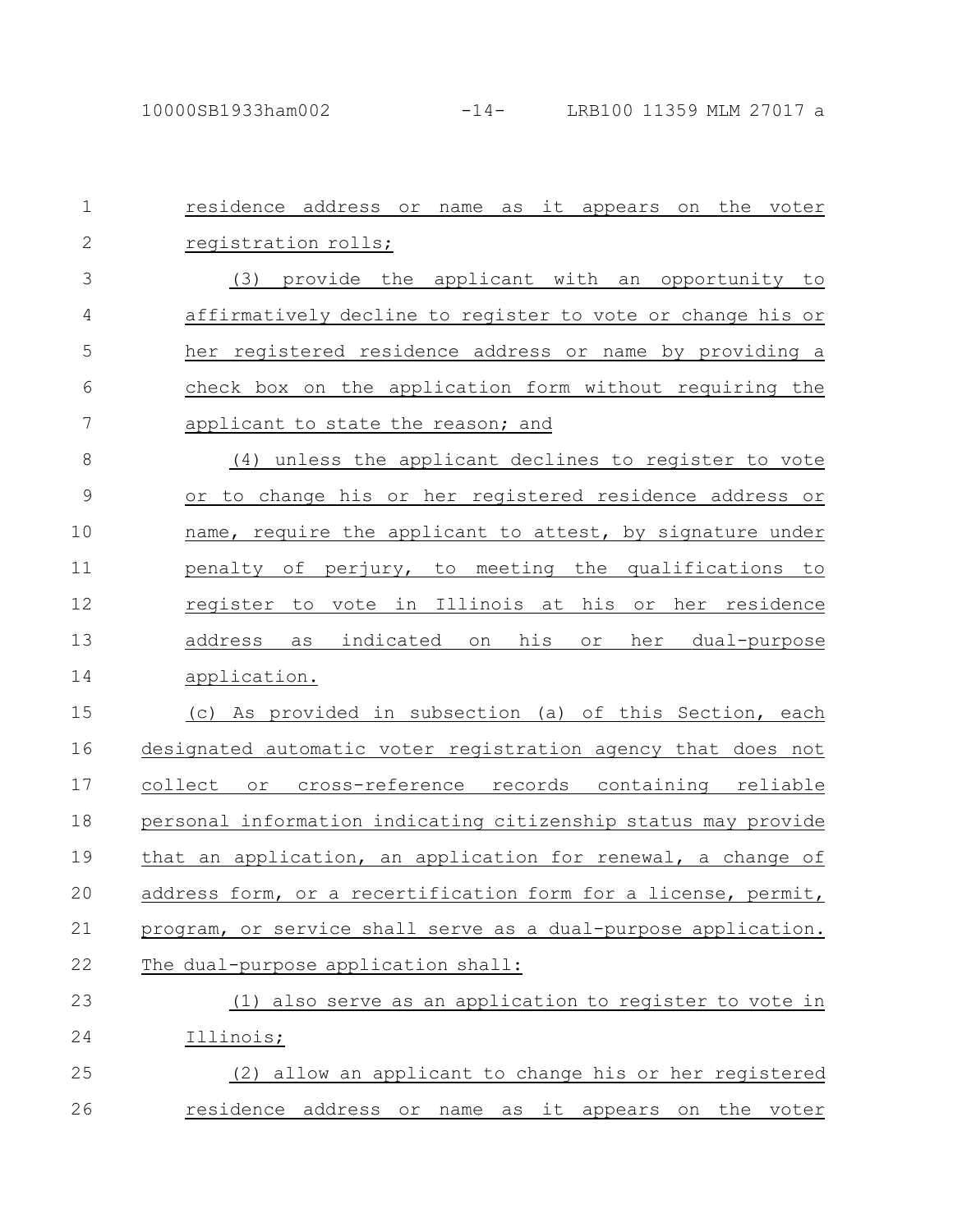| $\mathbf 1$   | registration rolls; and                                         |
|---------------|-----------------------------------------------------------------|
| $\mathbf{2}$  | (3) if the applicant chooses to register to vote or to          |
| 3             | change his or her registered residence address or name,         |
| 4             | then require the applicant to attest, by a separate             |
| 5             | signature under penalty of perjury, to meeting the              |
| 6             | qualifications to register to vote in Illinois at his or        |
| 7             | residence address as indicated on his<br>her<br>or<br>her       |
| 8             | dual-purpose application.                                       |
| $\mathcal{G}$ | (c-5) The designated automatic voter registration agency        |
| 10            | shall clearly and conspicuously inform each applicant in        |
| 11            | writing: (i) of the qualifications to register to vote in       |
| 12            | Illinois, (ii) of the penalties provided by law for submission  |
| 13            | of a false voter registration application, (iii) that, unless   |
| 14            | the applicant declines to register to vote or update his or her |
| 15            | voter registration, his or her application shall also serve as  |
| 16            | both an application to register to vote and his or her          |
| 17            | attestation that he or she meets the eligibility requirements   |
| 18            | for voter registration, and that his or her application to      |
| 19            | register to vote or update his or her registration will be      |
| 20            | transmitted to the State Board of Elections for the purpose of  |
| 21            | registering the person to vote at the residence address to be   |
| 22            | the dual-purpose application, (iv)<br>indicated<br>on<br>that   |
| 23            | information identifying the agency at which he or she applied   |
| 24            | to register to vote is confidential, (v) that declining to      |
| 25            | register to vote is confidential and will not affect any        |
| 26            | services the person may be seeking from the agency, and (vi)    |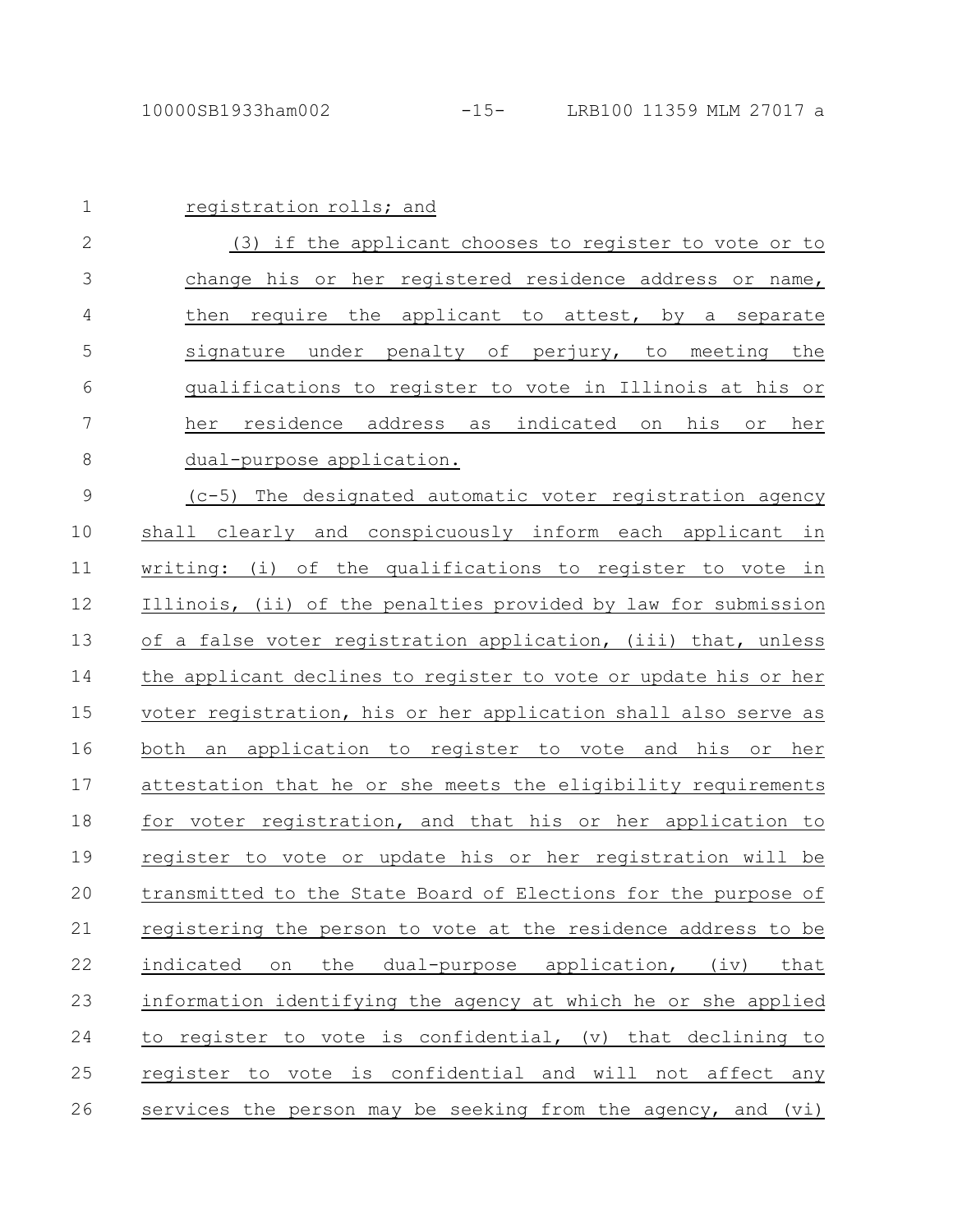| $\mathbf 1$   | any additional information needed in order to comply with       |
|---------------|-----------------------------------------------------------------|
| $\mathbf{2}$  | Section 7 of the federal National Voter Registration Act of     |
| 3             | 1993.                                                           |
| 4             | The<br>designated automatic voter registration agency<br>(d)    |
| 5             | shall review information provided to the agency by the State    |
| 6             | of Elections to inform each applicant whether the<br>Board      |
| 7             | applicant is currently registered to vote in Illinois and, if   |
| 8             | registered, at what address.                                    |
| $\mathcal{G}$ | The designated automatic voter registration agency<br>(e)       |
| 10            | shall not require an applicant for a dual-purpose application   |
| 11            | to provide duplicate identification or information in order to  |
| 12            | complete an application to register to vote or change his or    |
| 13            | her registered residence address or name. Before transmitting   |
| 14            | any personal information about an applicant to the State Board  |
| 15            | оf<br>Elections, the agency shall review its records of the     |
| 16            | identification documents the applicant provided or that the     |
| 17            | agency cross-references in order to complete the dual-purpose   |
| 18            | application, to confirm that nothing in those documents         |
| 19            | indicates that the applicant does not satisfy the               |
| $20$          | qualifications to register to vote in Illinois at his or her    |
| 21            | residence address. A completed and signed dual-purpose          |
| 22            | application, including a completed application<br>under         |
| 23            | subsection (c) of this Section with a separate signature        |
| 24            | attesting that the applicant meets the qualifications to        |
| 25            | register to vote in Illinois at his or her residence address as |
| 26            | indicated on his or her application, shall constitute an        |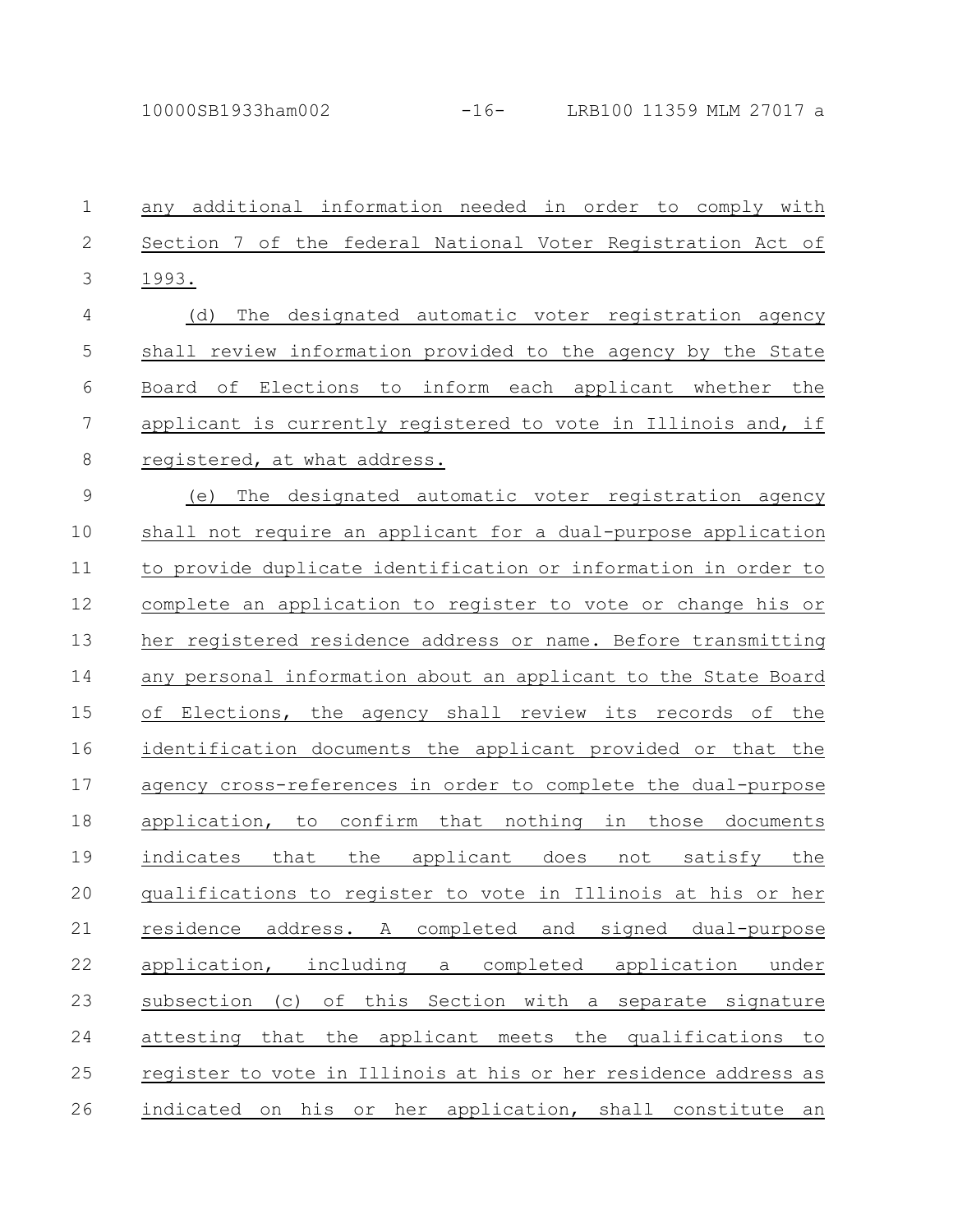application to register to vote in Illinois at the residence address indicated in the application unless the person affirmatively declined in the application to register to vote or to change his or her registered residence address or name. If the identification documents provided to complete the dual-purpose application, or that the agency cross-references, indicate that he or she does not satisfy the qualifications to register to vote in Illinois at his or her residence address, the application shall be marked as incomplete. 1 2 3 4 5 6 7 8 9

(f) For each completed and signed dual-purpose application that constitutes an application to register to vote in Illinois or provides for a change in the applicant's registered residence address or name, the designated automatic voter registration agency shall electronically transmit to the State Board of Elections personal information needed to complete the person's registration to vote in Illinois at his or her residence address. The application to register to vote shall be processed in accordance with Section 1A-16.7. 10 11 12 13 14 15 16 17 18

## (g) As used in this Section: 19

"Designated automatic voter registration agency" or "agency" means the divisions of Family and Community Services and Rehabilitation Services of the Department of Human Services, the Department of Employment Security, the Department of Financial and Professional Regulation, the Department of Natural Resources, or an agency of the State or federal government that has been determined by the State 20 21 22 23 24 25 26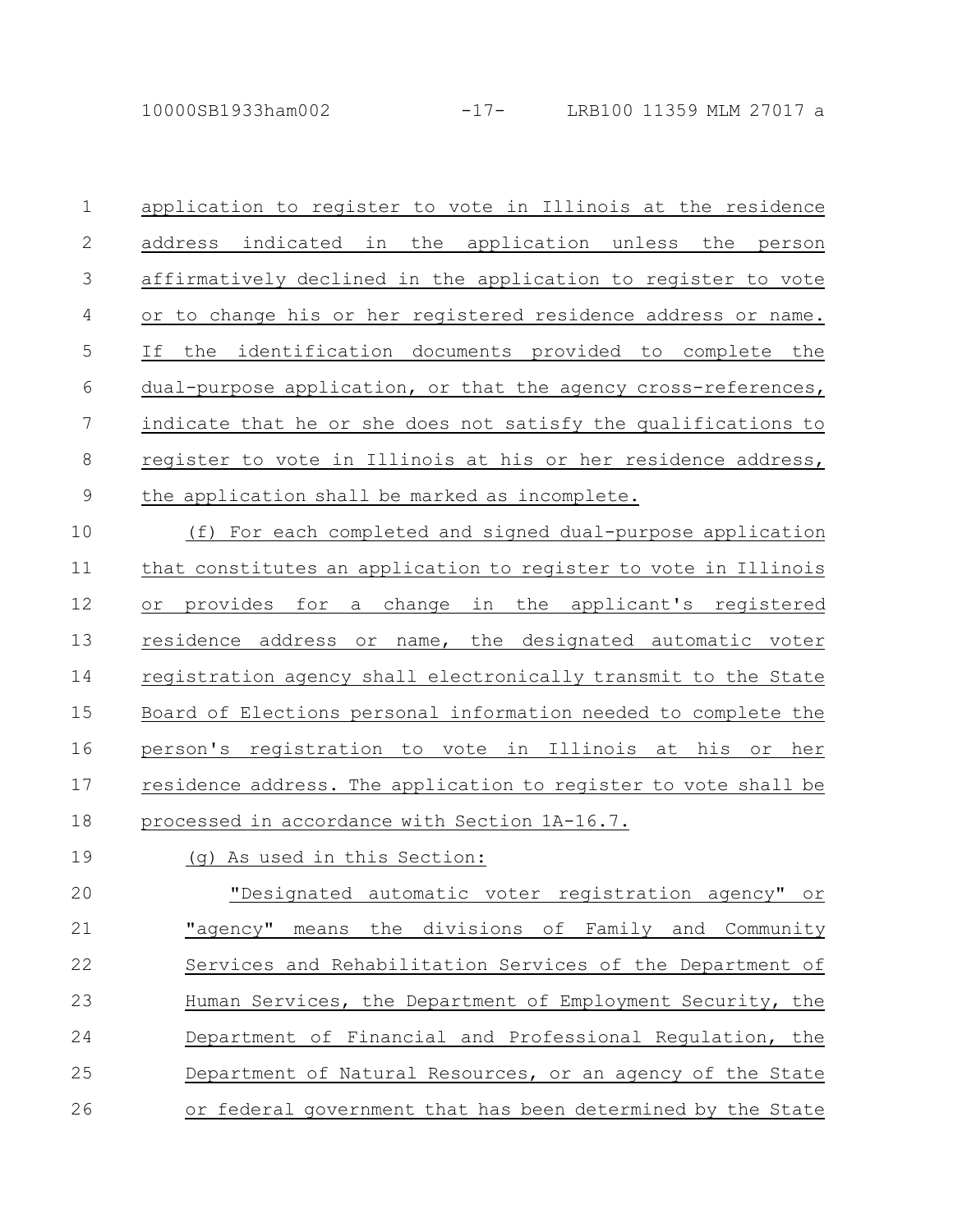| $\mathbf 1$    | Board of Elections to have access to reliable personal       |
|----------------|--------------------------------------------------------------|
| $\overline{2}$ | information and has entered into an interagency contract     |
| 3              | with the State Board of Elections to participate in the      |
| 4              | automatic voter registration program under this Section.     |
| 5              | "Dual-purpose application" means an application, an          |
| 6              | application for renewal, a change of address form, or a      |
| 7              | recertification form for a license, permit, program, or      |
| 8              | service offered by a designated automatic voter              |
| 9              | registration agency that also serves as an application to    |
| 10             | register to vote in Illinois.                                |
| 11             | "Reliable personal information" means information            |
| 12             | about individuals obtained from government sources that      |
| 13             | may be used to verify whether an individual is eligible to   |
| 14             | register to vote.                                            |
| 15             | This Section shall be implemented no later than July,<br>(h) |
| 16             | 1, 2019.                                                     |

(10 ILCS 5/1A-16.6) 17

Sec. 1A-16.6. Government agency voter registration. 18

(a) By April 1, 2016, the State Board of Elections shall establish and maintain a portal for government agency registration that permits an eligible person to electronically apply to register to vote or to update his or her existing voter registration whenever he or she conducts business, either online or in person, with a designated government agency. The portal shall interface with the online voter registration 19 20 21 22 23 24 25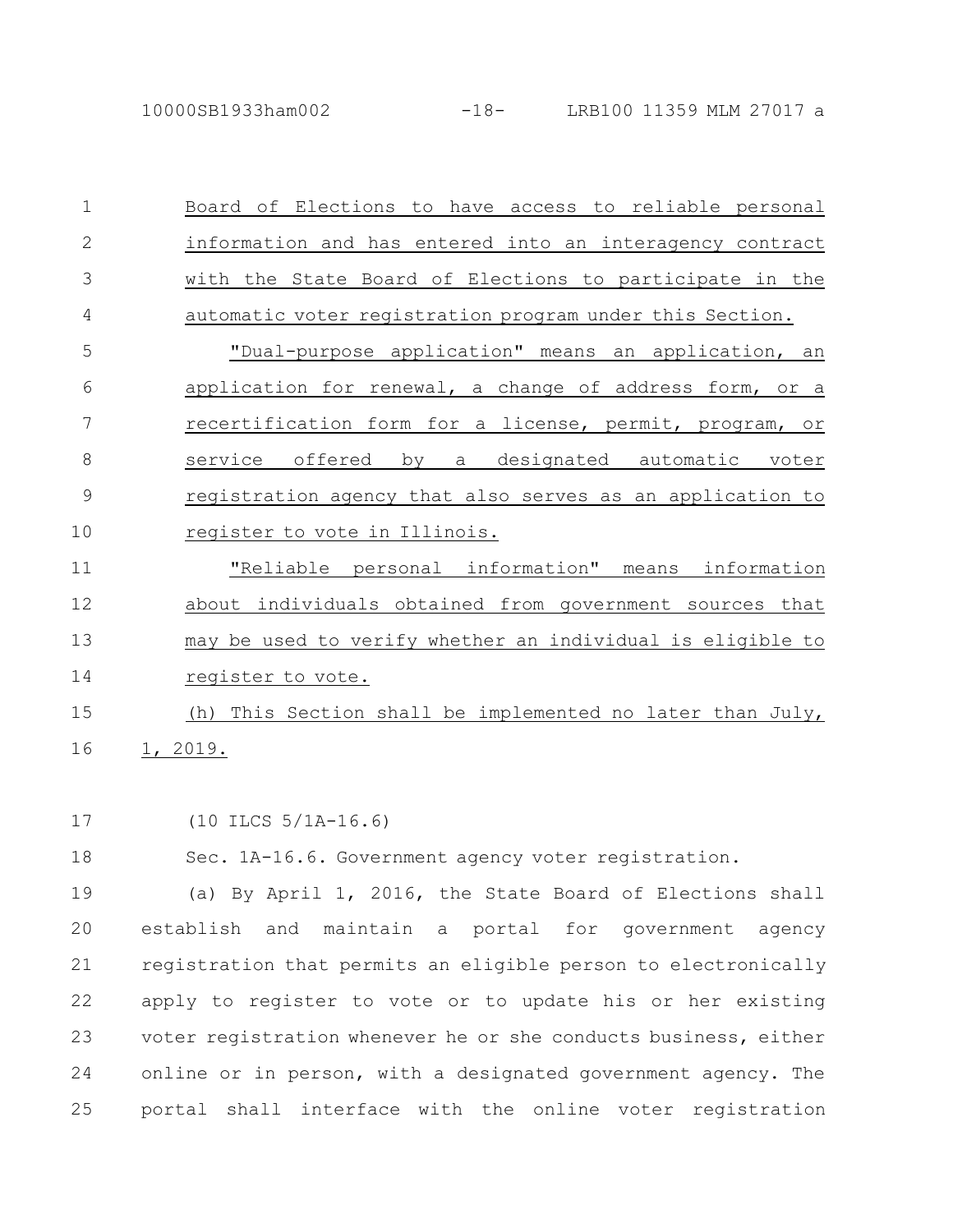system established in Section 1A-16.5 of this Code and shall be capable of receiving and processing voter registration application information, including electronic signatures, from a designated government agency. The State Board of Elections shall modify the online voter registration system as necessary to implement this Section. 1 2 3 4 5 6

Voter registration data received from a designated government agency through the online registration system shall be processed as provided for in Section 1A-16.5 of this Code. 7 8 9

Whenever the registration interface is accessible to the general public, including, but not limited to, online transactions, the interface shall allow the applicant to complete the process as provided for in Section 1A-16.5 of this Code. The online interface shall be capable of providing the applicant with the applicant's voter registration status with the State Board of Elections and, if registered, the applicant's current registration address. The applicant shall not be required to re-enter any registration data, such as name, address, and birth date, if the designated government agency already has that information on file. The applicant shall be informed that by choosing to register to vote or to update his or her existing voter registration, the applicant consents to the transfer of the applicant's personal information to the State Board of Elections. 10 11 12 13 14 15 16 17 18 19 20 21 22 23 24

Whenever a government employee is accessing the registration system while servicing the applicant, the 25 26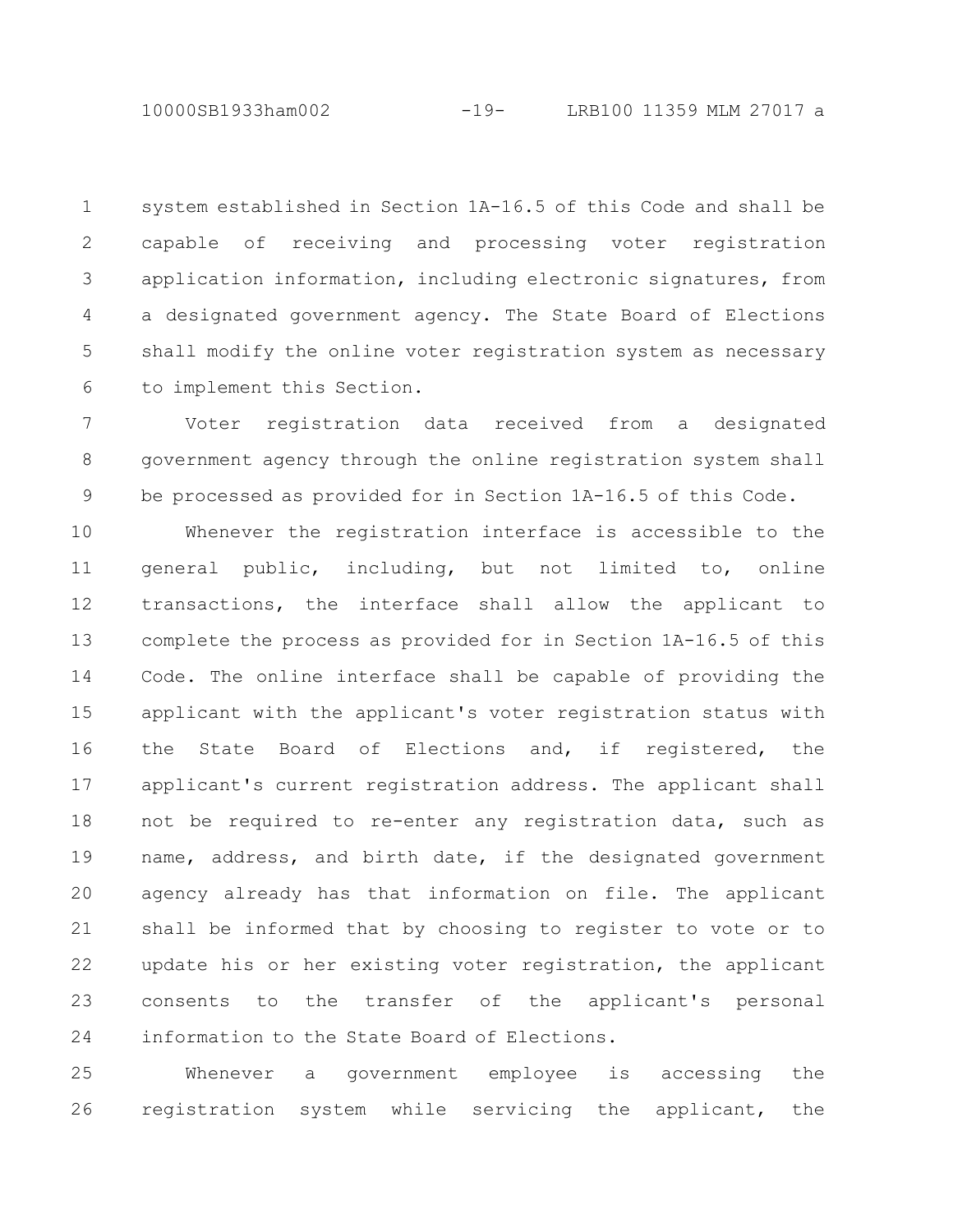10000SB1933ham002 -20- LRB100 11359 MLM 27017 a

government employee shall notify the applicant of the applicant's registration status with the State Board of Elections and, if registered, the applicant's current registration address. If the applicant elects to register to vote or to update his or her existing voter registration, the government employee shall collect the needed information and assist the applicant with his or her registration. The applicant shall be informed that by choosing to register to vote or to update his or her existing voter registration, the applicant consents to the transfer of the applicant's personal information to the State Board of Elections. 1 2 3 4 5 6 7 8 9 10 11

In accordance with technical specifications provided by the State Board of Elections, each designated government agency shall maintain a data transfer mechanism capable of transmitting voter registration application information, including electronic signatures where available, to the online voter registration system established in Section 1A-16.5 of this Code. Each designated government agency shall establish and operate a voter registration system capable of transmitting voter registration application information to the portal as described in this Section by July 1, 2016. 12 13 14 15 16 17 18 19 20 21

(b) Whenever an applicant's data is transferred from a designated government agency, the agency must transmit a signature image if available. If no signature image was provided by the agency or if no signature image is available in the Secretary of State's database or the statewide voter 22 23 24 25 26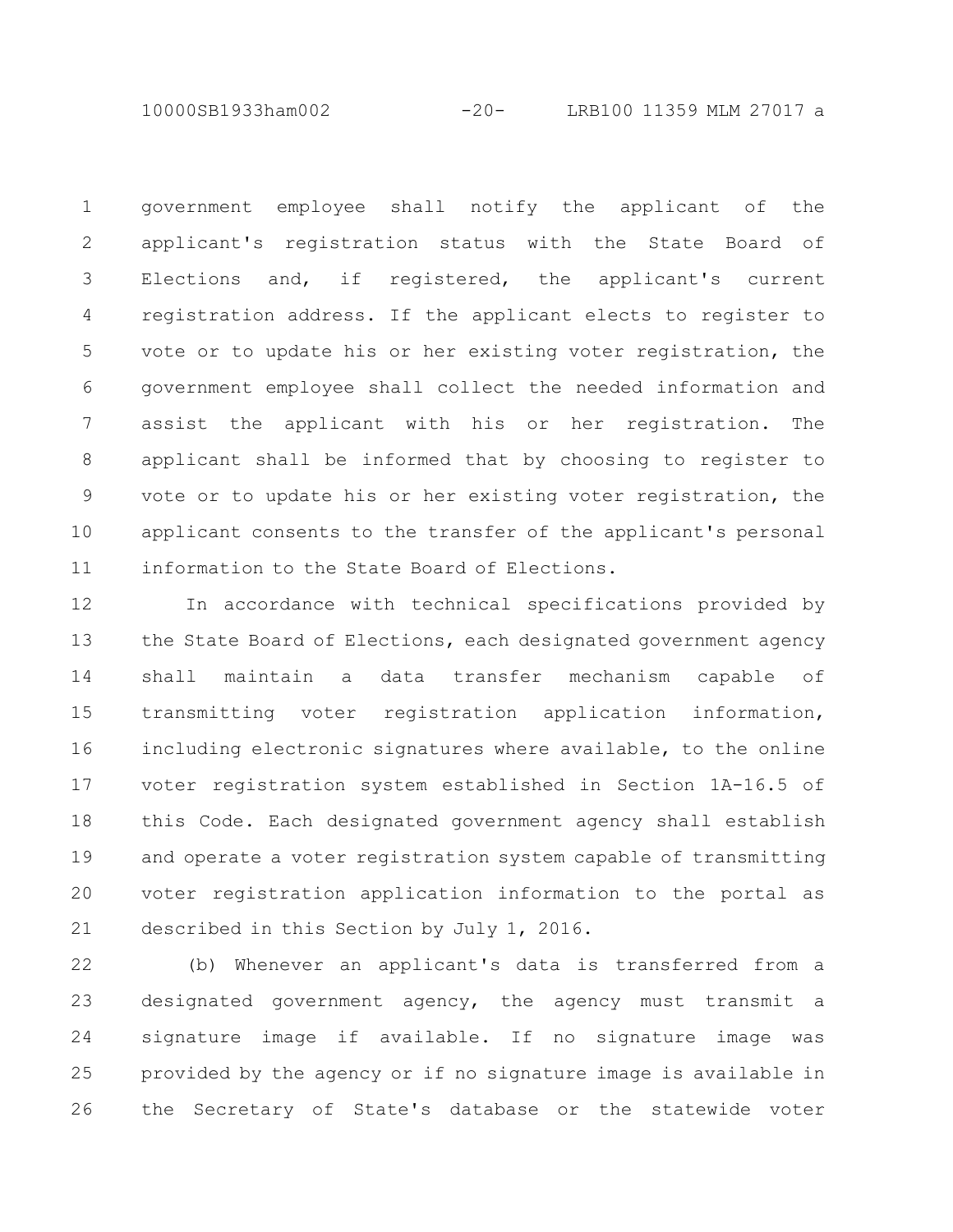10000SB1933ham002 -21- LRB100 11359 MLM 27017 a

registration database, the applicant must be notified that their registration will remain in a pending status and the applicant will be required to provide identification and a signature to the election authority on Election Day in the polling place or during early voting. 1 2 3 4 5

(c) The State Board of Elections shall track registration data received through the online registration system that originated from a designated government agency for the purposes of maintaining statistics required by the federal National Voter Registration Act of 1993, as amended. 6 7 8 9 10

(d) The State Board of Elections shall submit a report to the General Assembly and the Governor by December 1, 2015 detailing the progress made to implement the government agency voter registration portal described in this Section. 11 12 13 14

(e) The Board shall adopt rules, in consultation with the impacted agencies. 15 16

(f) As used in this Section, a "designated government agency" means the Secretary of State's Driver Services and Vehicle Services Departments, the Department of Human Services, the Department of Healthcare and Family Services, the Department of Employment Security, and the Department on Aging; however, if the designated government agency becomes a designated automatic voter registration agency under Section 1A-16.1 or Section 1A-16.2 of this Code, that agency shall cease to be a designated government agency under this Section. (Source: P.A. 98-1171, eff. 6-1-15.) 17 18 19 20 21 22 23 24 25 26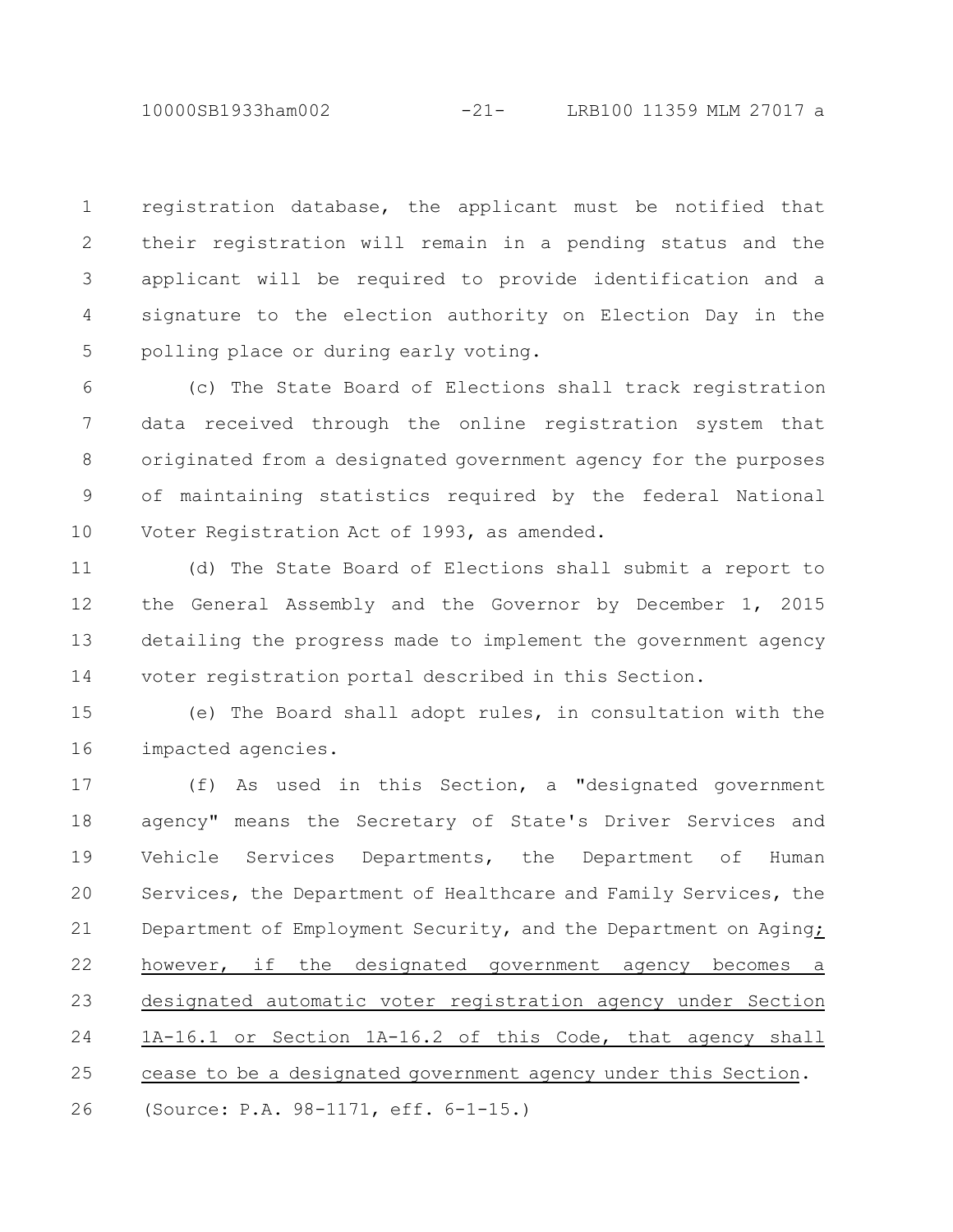(10 ILCS 5/1A-16.7 new) Sec. 1A-16.7. Automatic voter registration. (a) The State Board of Elections shall establish and maintain a portal for automatic government agency voter registration that permits an eligible person to electronically apply to register to vote or to update his or her existing voter registration as provided in Section 1A-16.1 or Section 1A-16.2. The portal shall interface with the online voter registration system established in Section 1A-16.5 of this Code and shall be capable of receiving and processing voter registration application information, including electronic signatures, from the Office of the Secretary of State and each designated automatic voter registration agency, as defined in Section 1A-16.2. The State Board of Elections may cross-reference voter registration information from any designated automatic voter registration agency, as defined under Section 1A-16.2 of this Code, with information contained in the database of the Secretary of State as provided under subsection (c) of Section 1A-16.5 of this Code. The State Board of Elections shall modify the online voter registration system as necessary to implement this Section. (b) Voter registration data received from the Office of the Secretary of State or a designated automatic voter registration 1 2 3 4 5 6 7 8 9 10 11 12 13 14 15 16 17 18 19 20 21 22 23

agency through the online registration application system shall be processed as provided in Section 1A-16.5 of this Code. 24 25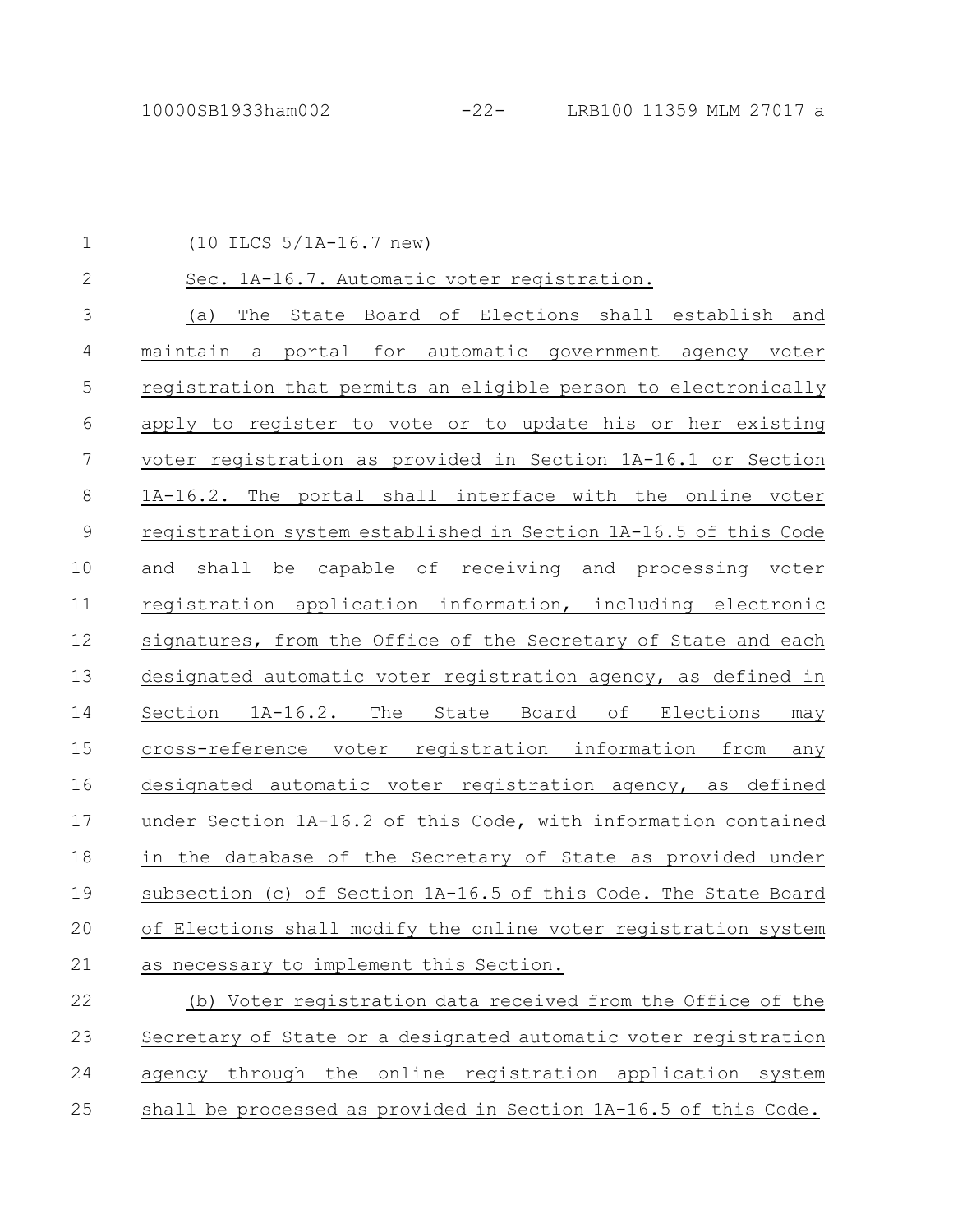(c) The State Board of Elections shall establish technical specifications applicable to each automatic government registration program, including data format and transmission specifications. The Office of the Secretary of State and each designated automatic voter registration agency shall maintain a data transfer mechanism capable of transmitting voter registration application information, including electronic signatures where available, to the online voter registration system established in Section 1A-16.5 of this Code. 1 2 3 4 5 6 7 8 9

(d) The State Board of Elections shall, by rule, establish criteria and procedures for determining whether an agency of the State or federal government seeking to become a designated automatic voter registration agency has access to reliable personal information, as defined under this subsection (d) and subsection (f) of Section 1A-16.2 of this Code, and otherwise meets the requirements to enter into an interagency contract and to operate as a designated automatic voter registration agency. The State Board of Elections shall approve each interagency contract upon affirmative vote of a majority of its members. 10 11 12 13 14 15 16 17 18 19 20

As used in this subsection (d), "reliable personal information" means information about individuals obtained from government sources that may be used to verify whether an individual is eligible to register to vote. 21 22 23 24

(e) Whenever an applicant's data is transferred from the Office of the Secretary of State or a designated automatic 25 26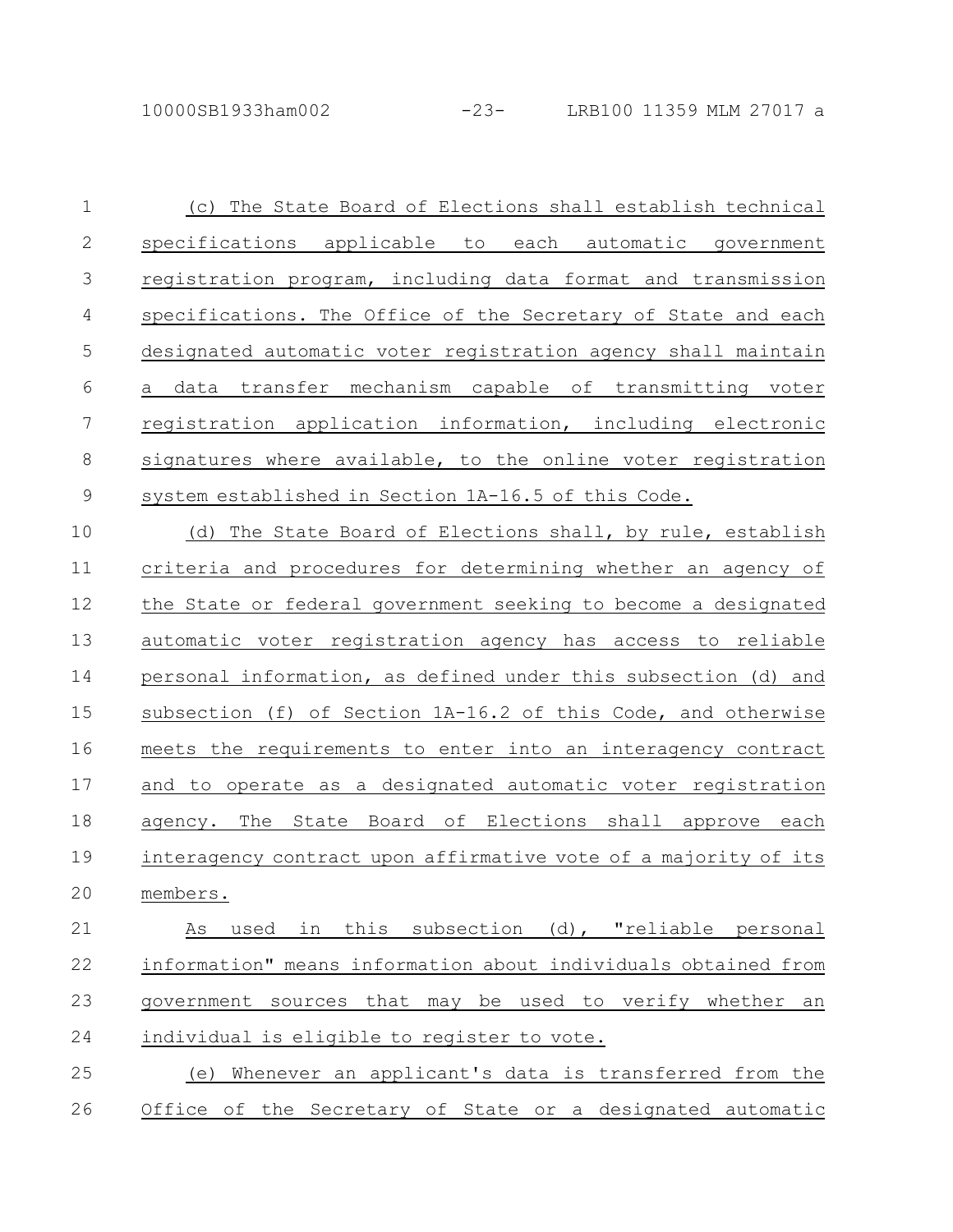10000SB1933ham002 -24- LRB100 11359 MLM 27017 a

voter registration agency, the agency must transmit a signature image if available. If no signature image was provided by the agency, or if no signature image is available in the Office of the Secretary of State's database or the statewide voter registration database, the applicant must be notified that his or her registration will remain in a pending status, and the applicant will be required to provide identification that complies with the federal Help America Vote Act of 2002 and a signature to the election authority on election day in the polling place or during early voting. 1 2 3 4 5 6 7 8 9 10

(f) Upon receipt of personal information collected and transferred by the Office of the Secretary of State or a designated automatic voter registration agency, the State Board of Elections shall check the information against the statewide voter registration database. The State Board of Elections shall create and electronically transmit to the appropriate election authority a voter registration application for any individual who is not registered to vote in Illinois and is not disqualified as provided in this Section or whose information reliably indicates a more recent update to the name or address of a person already included in the statewide voter database. The election authority shall process the application accordingly. 11 12 13 14 15 16 17 18 19 20 21 22 23

(g) The appropriate election authority shall ensure that any applicant who is registered to vote or whose existing voter registration is updated under this Section is promptly sent 24 25 26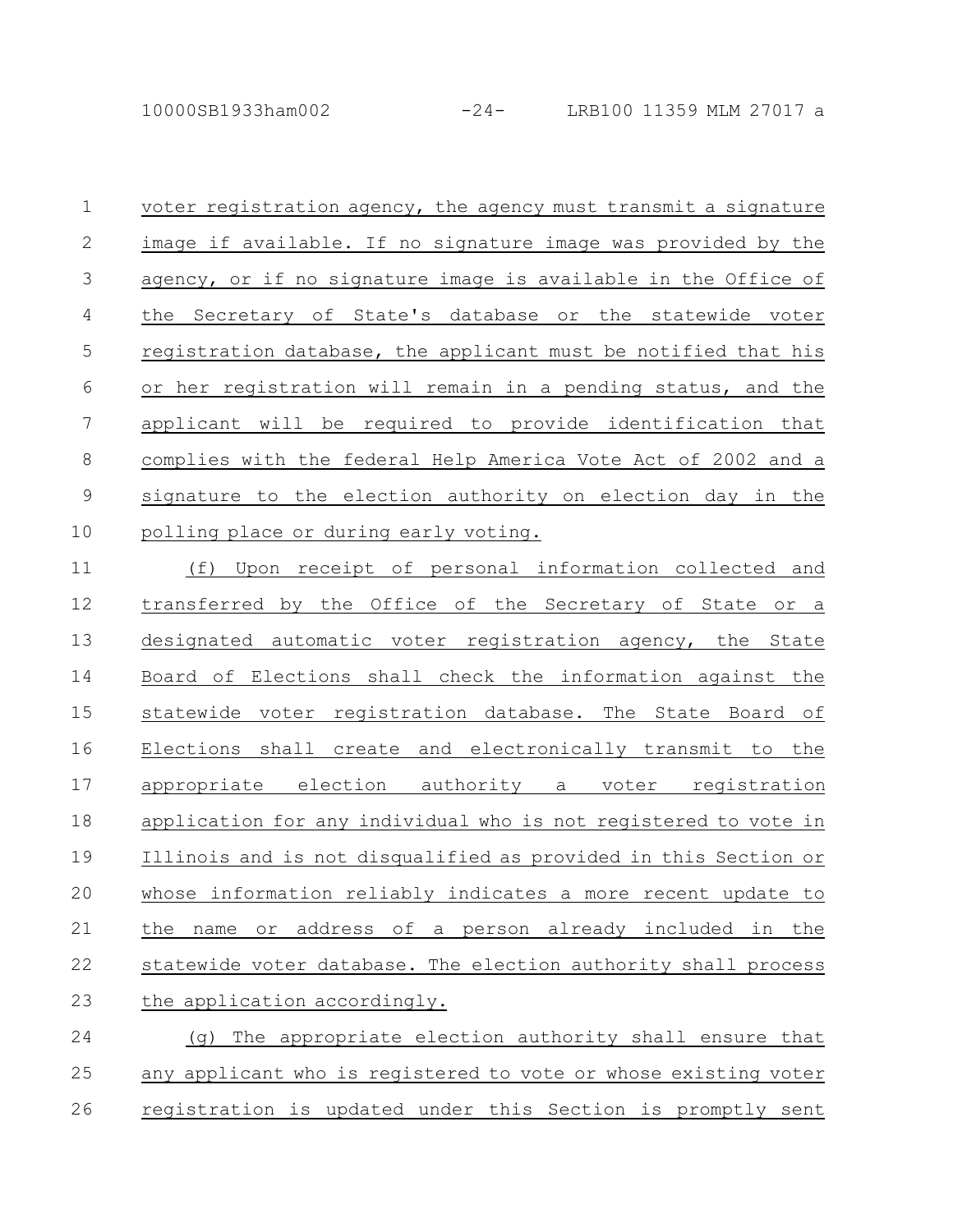written notice of the change. The notice required by this subsection (g) may be sent or combined with other notices required or permitted by law, including, but not limited to, any notices sent pursuant to Section 1A-16.5 of this Code. Any notice required by this subsection (g) shall contain, at a minimum: (i) the applicant's name and residential address as reflected on the voter registration list; (ii) a statement notifying the applicant to contact the appropriate election authority if his or her voter registration has been updated in error; (iii) the qualifications to register to vote in Illinois; (iv) a statement notifying the applicant that he or she may opt out of voter registration or request a change to his or her registration information at any time by contacting an election official; and (v) contact information for the appropriate election authority, including a phone number, address, electronic mail address, and website address. (h) The appropriate election authority shall ensure that any applicant whose voter registration application is not accepted or deemed incomplete is promptly sent written notice 1 2 3 4 5 6 7 8 9 10 11 12 13 14 15 16 17 18 19

of the application's status. The notice required by this subsection may be sent or combined with other notices required or permitted by law, including, but not limited to, any notices sent pursuant to Section 1A-16.5 of this Code. Any notice required by this subsection (h) shall contain, at a minimum, the reason the application was not accepted or deemed 20 21 22 23 24 25

incomplete and contact information for the appropriate 26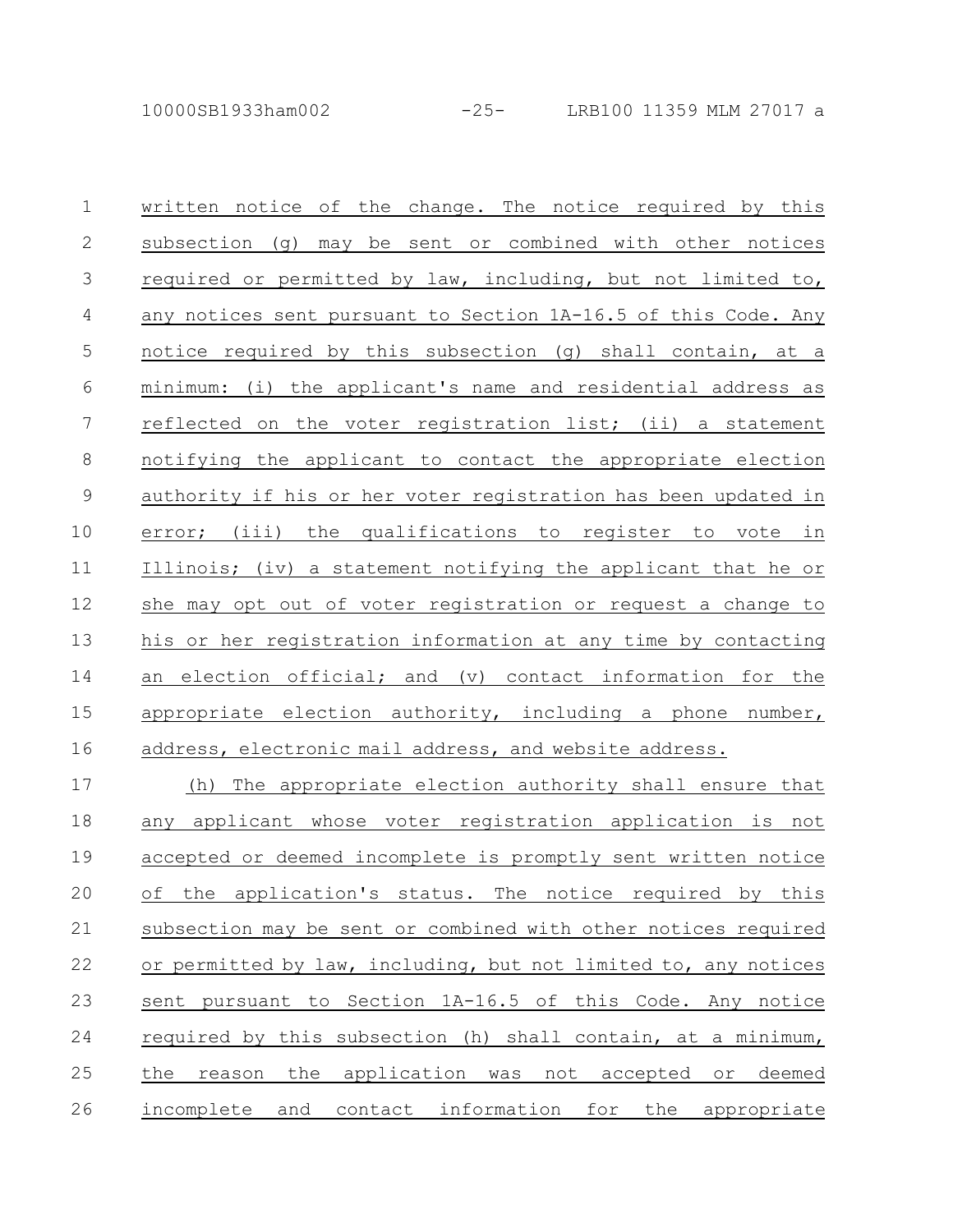election authority, including a phone number, address, electronic mail address, and website address. (i) If the Office of the Secretary of State or a designated automatic voter registration agency transfers information, or if the State Board of Elections creates and transmits a voter registration application, for a person who does not qualify as an eligible voter, then it shall not constitute a completed voter registration form, and the person shall not be considered to have registered to vote. (j) If the registration is processed by any election authority, then it shall be presumed to have been effected and officially authorized by the State, and that person shall not be found on that basis to have made a false claim to citizenship or to have committed an act of moral turpitude, nor shall that person be subject to penalty under any relevant laws, including, but not limited to, Sections 29-10 and 29-19 of this Code. This subsection (j) does not apply to a person who knows that he or she is not entitled to register to vote and who willfully votes, registers to vote, or attests under penalty of perjury that he or she is eligible to register to vote or willfully attempts to vote or to register to vote. (k) The State Board of Elections, the Office of the Secretary of State, and each designated automatic voter registration agency shall implement policies and procedures to protect the privacy and security of voter information as it is acquired, stored, and transmitted among agencies, including 1 2 3 4 5 6 7 8 9 10 11 12 13 14 15 16 17 18 19 20 21 22 23 24 25 26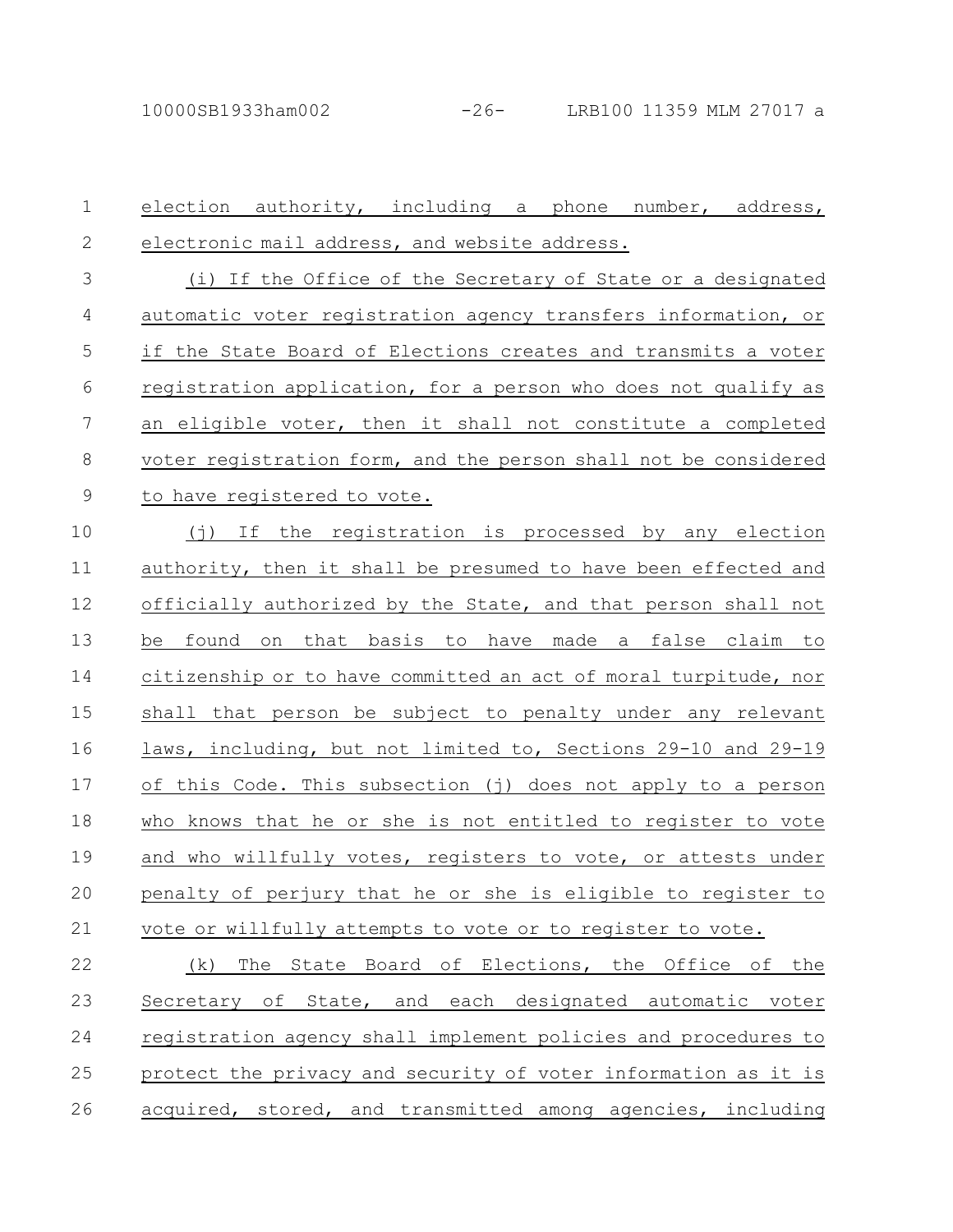10000SB1933ham002 -27- LRB100 11359 MLM 27017 a

| $\mathbf 1$  | policies<br>for<br>the retention and preservation of<br>voter     |
|--------------|-------------------------------------------------------------------|
| $\mathbf{2}$ | information. Information designated as confidential under this    |
| 3            | Section may be recorded and shared among the State Board of       |
| 4            | Elections, election authorities, the Office of the Secretary of   |
| 5            | State, and designated automatic voter registration agencies,      |
| 6            | but shall be used only for voter registration purposes, shall     |
| 7            | not be disclosed to the public except in the aggregate as         |
| 8            | required by subsection (m) of this Section, and shall not be      |
| $\mathsf 9$  | subject to<br>the Freedom of Information Act. The following       |
| 10           | information shall be designated as confidential:                  |
| 11           | any portion of an applicant's Social Security<br>(1)              |
| 12           | number;                                                           |
| 13           | any portion of an applicant's driver's license<br>(2)             |
| 14           | number or State identification number;                            |
| 15           | (3)<br>applicant's decision<br>decline<br>to<br>voter<br>an       |
| 16           | registration;                                                     |
| 17           | the identity of the person providing information<br>(4)           |
| 18           | relating to a specific applicant; and                             |
| 19           | the personal residence and contact information of<br>(5)          |
| 20           | any applicant for whom notice<br>has<br>been<br>by<br>given<br>an |
| 21           | appropriate legal authority.                                      |
| 22           | This subsection (k) shall not apply to information the            |
| 23           | State Board of Elections is required to<br>share<br>with<br>the   |
| 24           | Electronic Registration Information Center.                       |
| 25           | The voter registration procedures implemented under<br>(1)        |
| 26           | this Section shall comport with the federal National Voter        |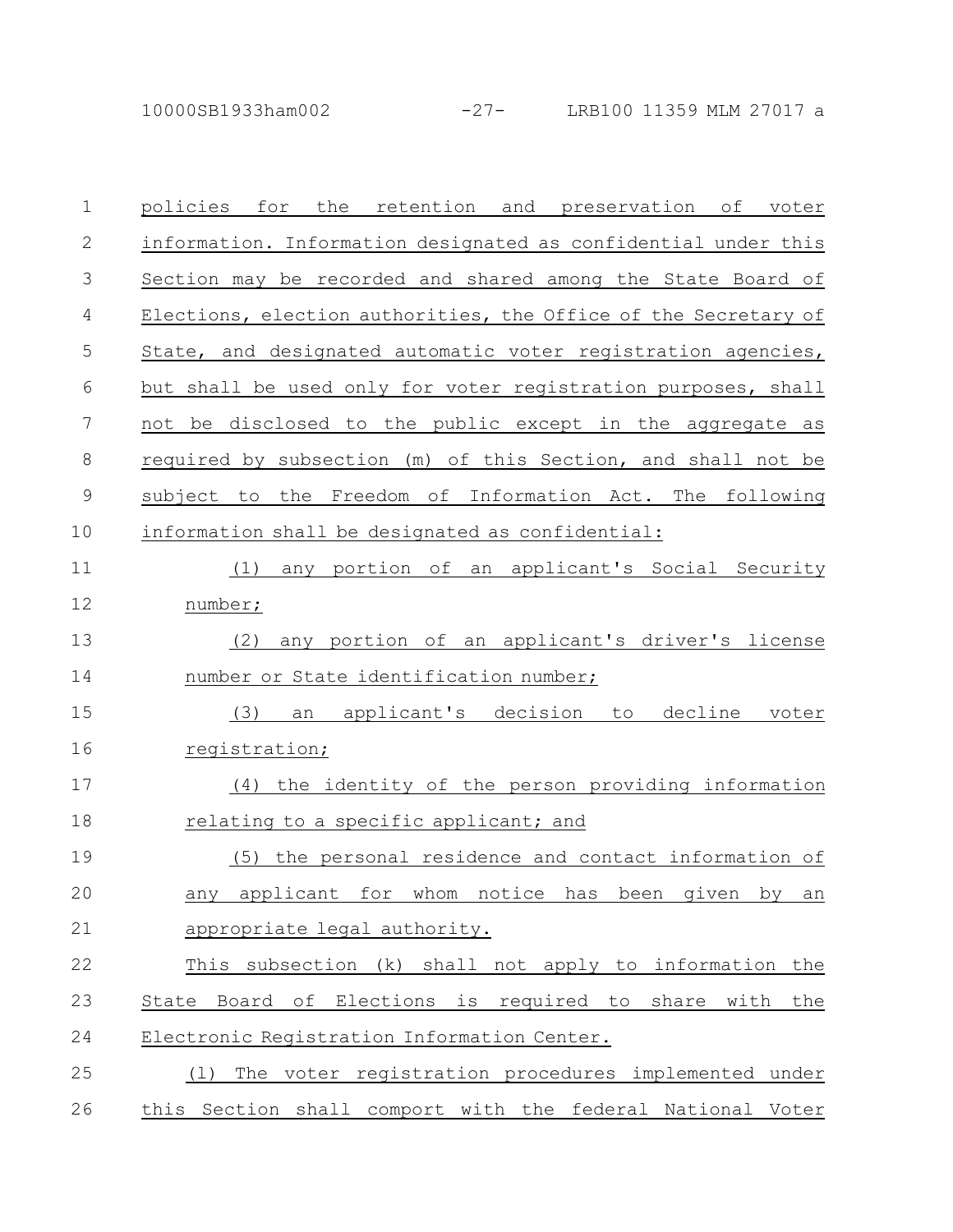Registration Act of 1993, as amended, and shall specifically require that the State Board of Elections track registration data received through the online registration system that originated from a designated automatic voter registration agency for the purposes of maintaining statistics. 1 2 3 4 5

Nothing in this Code shall require designated voter registration agencies to transmit information that is confidential client information under State or federal law without the consent of the applicant. 6 7 8 9

(m) The State Board of Elections, each election authority that maintains a website, the Office of the Secretary of State, and each designated automatic voter registration agency that maintains a website shall provide information on their websites informing the public about the new registration procedures described in this Section. The Office of the Secretary of State and each designated automatic voter registration agency shall display signage or provide literature for the public containing information about the new registration procedures described in this Section. 10 11 12 13 14 15 16 17 18 19

(n) No later than 6 months after the effective date of this amendatory Act of the 100th General Assembly, the State Board of Elections shall hold at least one public hearing on implementing this amendatory Act of the 100th General Assembly at which the public may provide input. 20 21 22 23 24

(o) The State Board of Elections shall submit an annual public report to the General Assembly and the Governor 25 26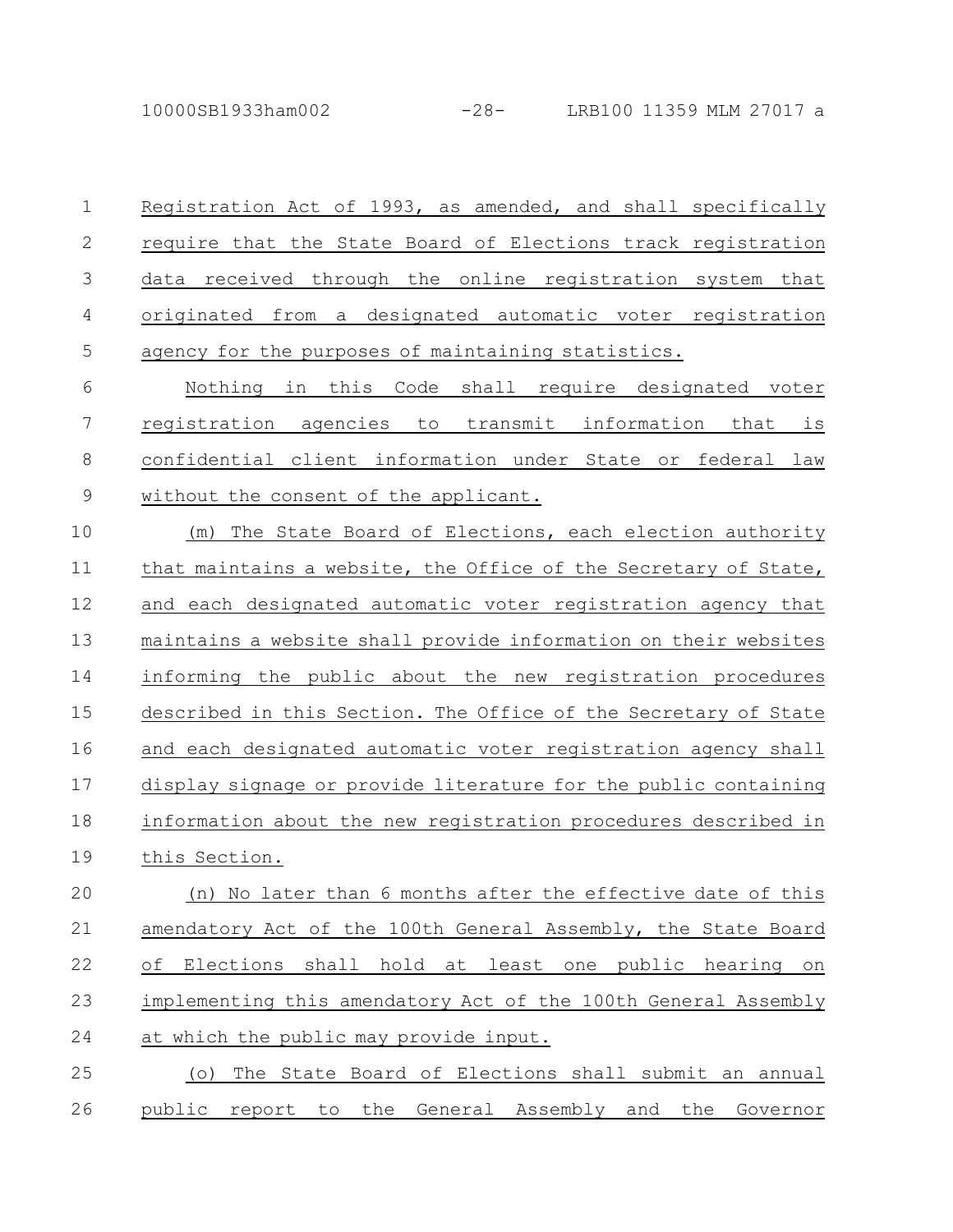10000SB1933ham002 -29- LRB100 11359 MLM 27017 a

detailing the progress made to implement this Section. The report shall include all of the following: the number of records transferred under this Section by agency, the number of voters newly added to the statewide voter registration list because of records transferred under this Section by agency, the number of updated registrations under this Section by agency, the number of persons who opted out of voter registration, and the number of voters who submitted voter registration forms using the online procedure described in Section 1A-16.5 of this Code. The 2018 and 2019 annual reports may include less detail if election authorities are not equipped to provide complete information to the State Board of Elections. Any report produced under this subsection (o) shall exclude any information that identifies any individual personally. 1 2 3 4 5 6 7 8 9 10 11 12 13 14 15

(p) The State Board of Elections, in consultation with election authorities, the Office of the Secretary of State, designated automatic voter registration agencies, and community organizations, shall adopt rules as necessary to implement the provisions of this Section. 16 17 18 19 20

(10 ILCS 5/1A-16.8) 21

Sec. 1A-16.8. Automatic transfer of registration based upon information from the National Change of Address database and designated automatic voter registration agencies. 22 23 24

(a) The State Board of Elections shall cross-reference the 25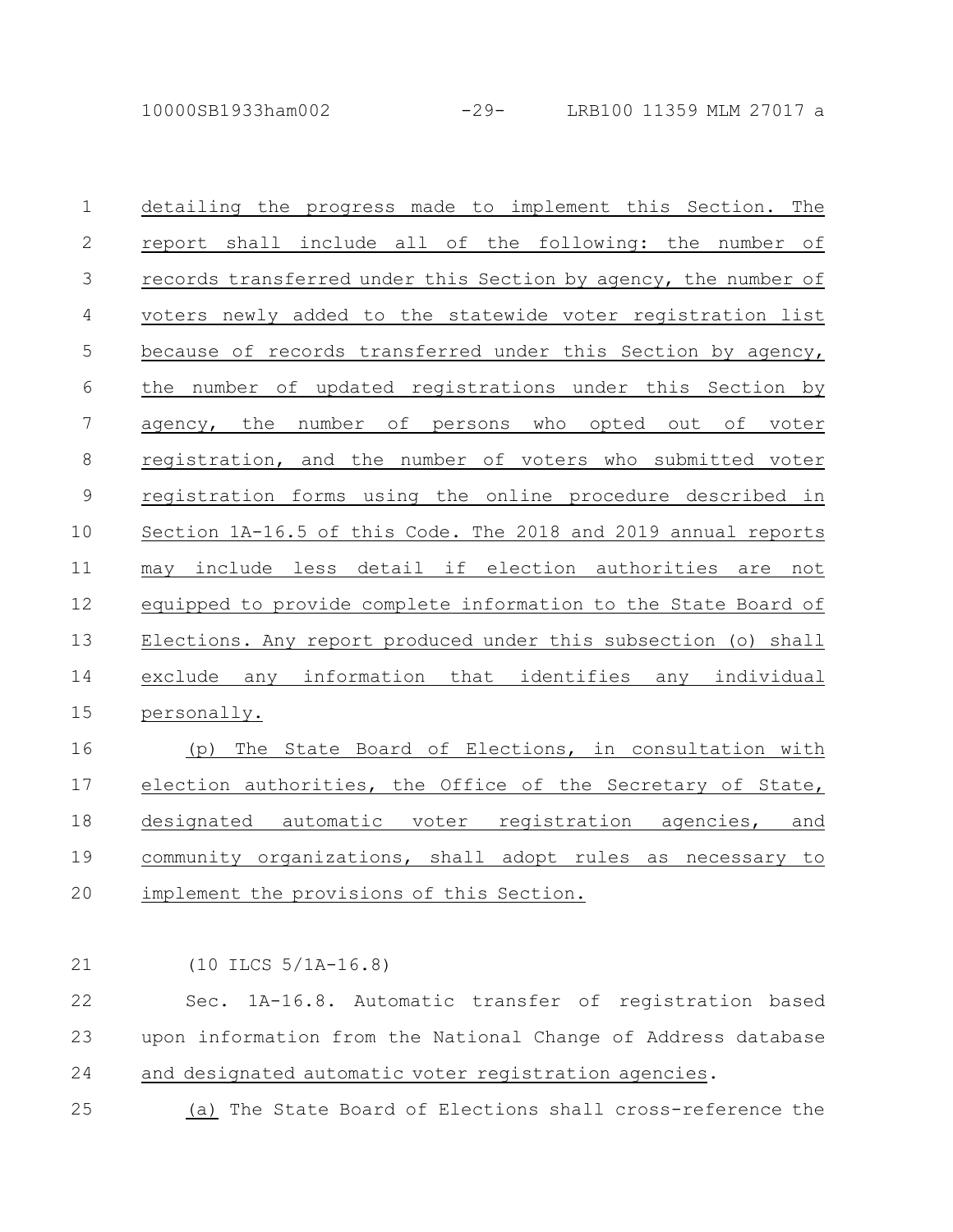10000SB1933ham002 -30- LRB100 11359 MLM 27017 a

statewide voter registration database against the United States Postal Service's National Change of Address database twice each calendar year, April 15 and October 1 in odd-numbered years and April 15 and December 1 in even-numbered years or with the same frequency as in subsection (b) of this Section, and shall share the findings with the election authorities. 1 2 3 4 5 6 7

(b) In addition, beginning no later than September 1, 2017, the State Board of Elections shall utilize data provided as part of its membership in the Electronic Registration Information Center in order to cross-reference the statewide voter registration database against databases of relevant personal information kept by designated automatic voter registration agencies, including, but not limited to, driver's license information kept by the Secretary of State, at least 6 times each calendar year and shall share the findings with election authorities. 8 9 10 11 12 13 14 15 16 17

This subsection (b) shall no longer apply once Sections 1A-16.1 and 1A-16.2 of this Code are fully implemented as determined by the State Board of Elections. Upon a determination by the State Board of Elections of full implementation of Sections 1A-16.1 and 1A-16.2 of this Code, the State Board of Elections shall file notice of full implementation and the inapplicability of this subsection (b) with the Index Department of the Office of the Secretary of State, the Governor, the General Assembly, and the Legislative 18 19 20 21 22 23 24 25 26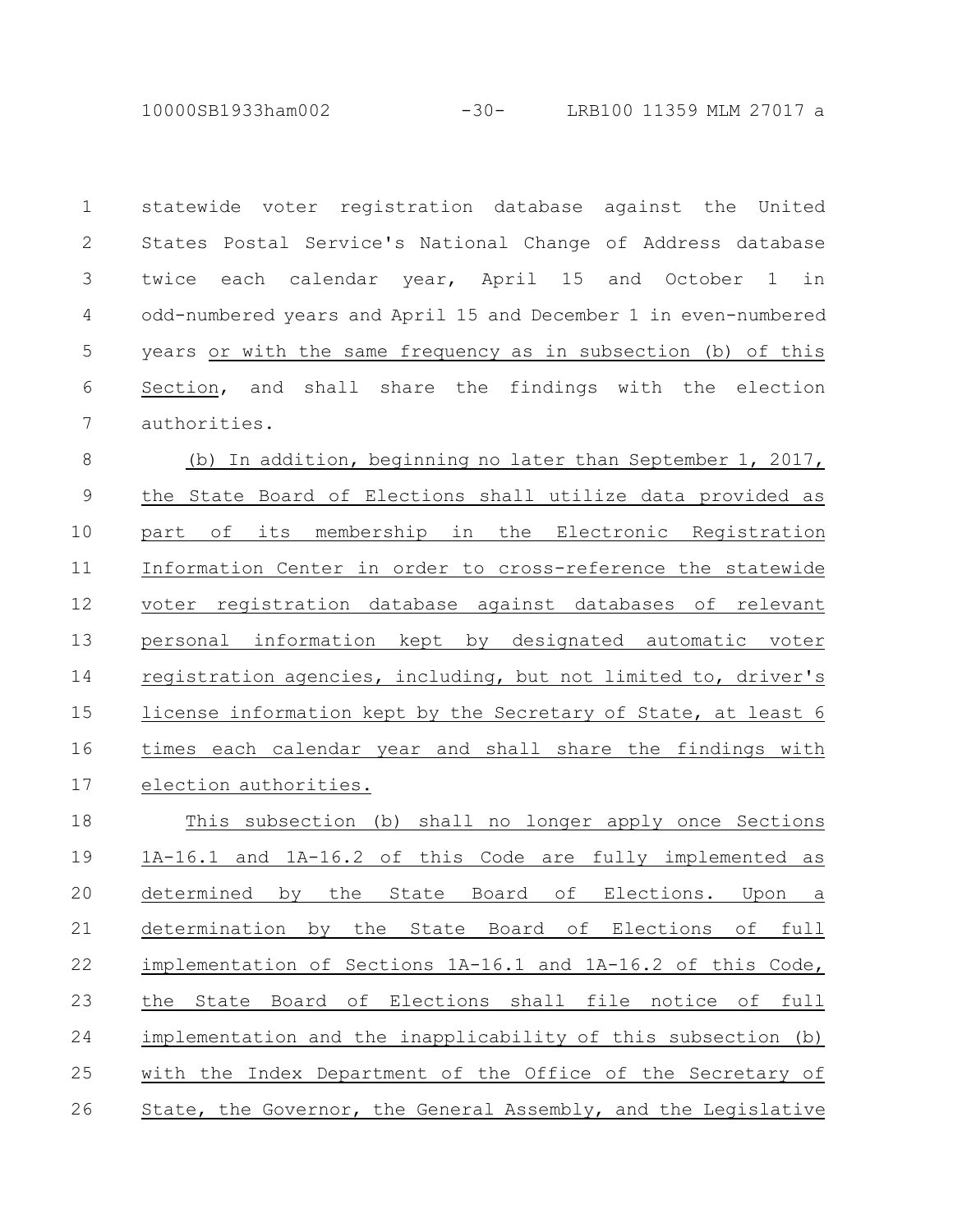Reference Bureau. 1

(b-5) The State Board of Elections shall not be required to share any data on any voter attained using the National Change of Address database under subsection (a) of this Section if that voter has a more recent government transaction indicated using the cross-reference under subsection (b) of this Section. If there is contradictory or unclear data between data obtained under subsections (a) and (b) of this Section, then data obtained under subsection (b) of this Section shall take priority. 2 3 4 5 6 7 8 9 10

(c) An election authority shall automatically register any voter who has moved into its jurisdiction from another jurisdiction in Illinois or has moved within its jurisdiction provided that: 11 12 13 14

(1) the election authority whose jurisdiction includes the new registration address provides the voter an opportunity to reject the change in registration address through a mailing, sent by non-forwardable mail, to the new registration address, and 15 16 17 18 19

(2) when the election authority whose jurisdiction includes the previous registration address is a different election authority, then that election authority provides the same opportunity through a mailing, sent by forwardable mail, to the previous registration address. 20 21 22 23 24

This change in registration shall trigger the same inter-jurisdictional or intra-jurisdictional workflows as if 25 26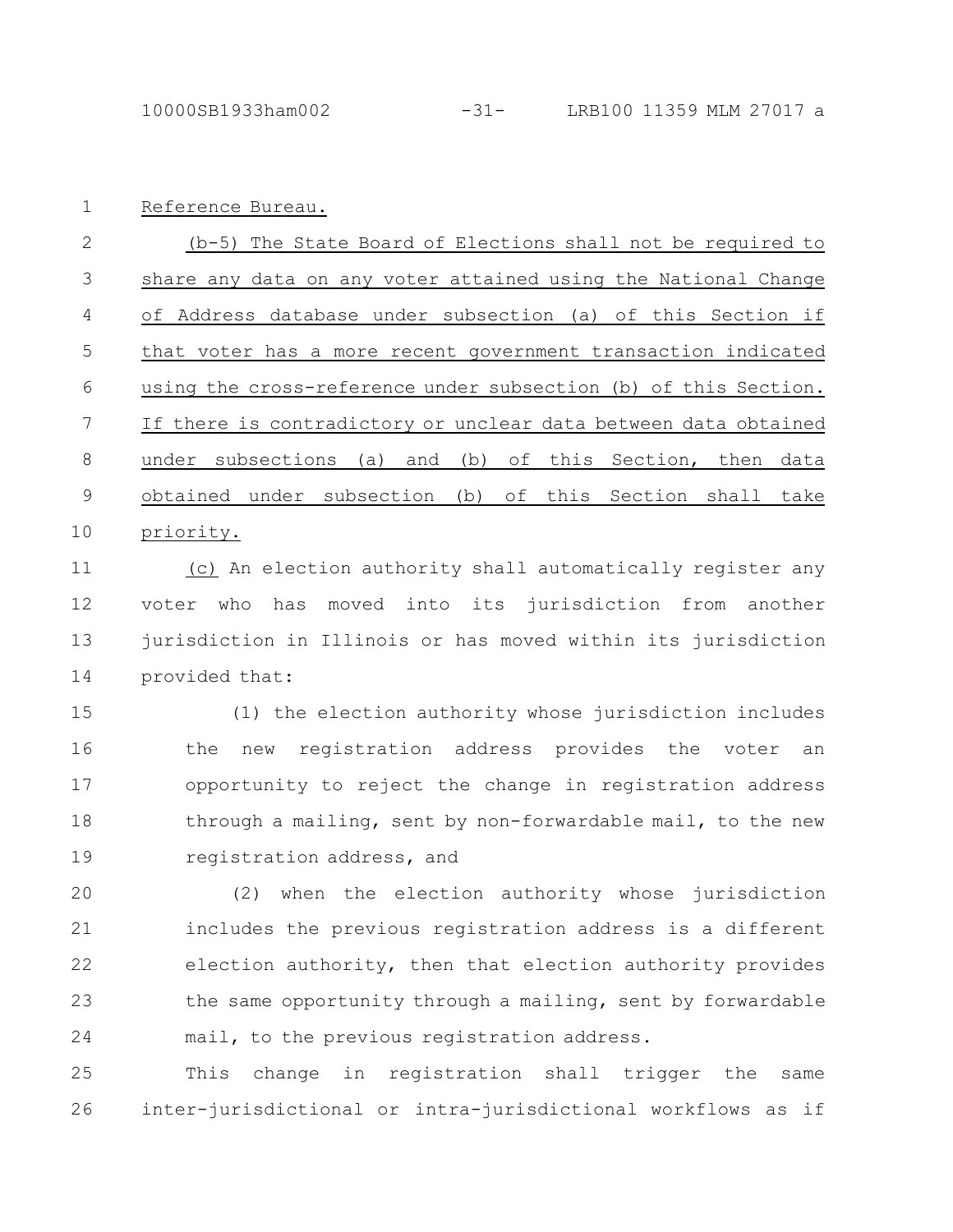10000SB1933ham002 -32- LRB100 11359 MLM 27017 a

the voter completed a new registration card, including the cancellation of the voter's previous registration. Should the registration of a voter be changed from one address to another within the State and should the voter appear at the polls and offer to vote from the prior registration address, attesting that the prior registration address is the true current address, the voter, if confirmed by the election authority as having been registered at the prior registration address and canceled only by the process authorized by this Section, shall be issued a regular ballot, and the change of registration address shall be canceled. If the election authority is unable to immediately confirm the registration, the voter shall be permitted to register and vote a regular ballot, provided that he or she meets the documentary requirements for same-day registration. If the election authority is unable to confirm the registration and the voter does not meet the requirements for same-day registration, the voter shall be issued a provisional ballot. 1 2 3 4 5 6 7 8 9 10 11 12 13 14 15 16 17 18

(d) No voter shall be disqualified from voting due to an error relating to an update of registration under this Section. (Source: P.A. 98-1171, eff. 6-1-15; 99-522, eff. 6-30-16.) 19 20 21

(10 ILCS 5/1A-16.9 new) Sec. 1A-16.9. Implementation. The changes made by this amendatory Act of the 100th General Assembly shall be implemented no later than July 1, 2018, except for the changes 22 23 24 25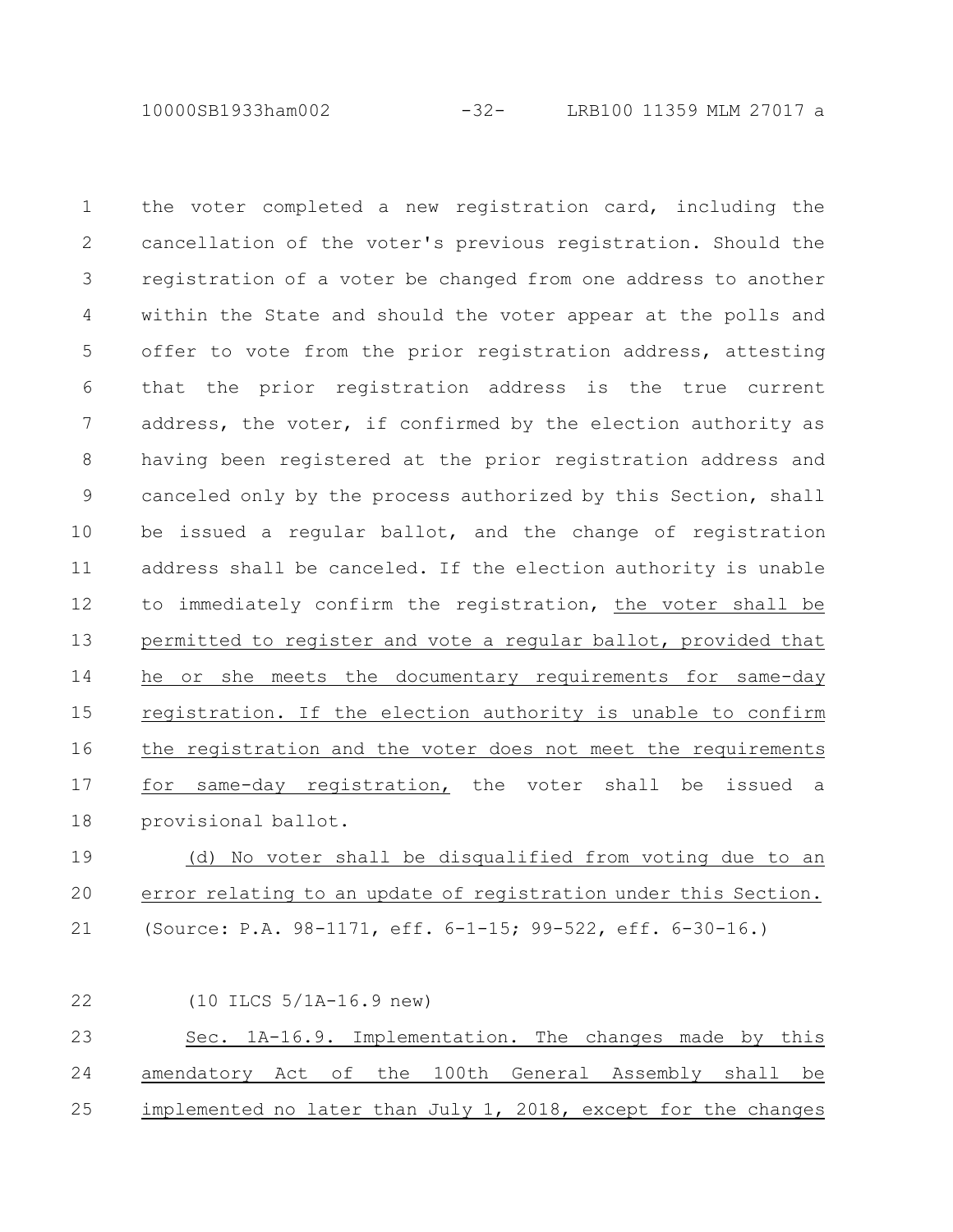10000SB1933ham002 -33- LRB100 11359 MLM 27017 a

made to Section 1A-16.2 of this Code. 1

Section 15. The Illinois Vehicle Code is amended by changing Section 2-105 as follows: 2 3

(625 ILCS 5/2-105) (from Ch. 95 1/2, par. 2-105) 4

Sec. 2-105. Offices of Secretary of State. 5

(a) The Secretary of State shall maintain offices in the State capital and in such other places in the State as he may deem necessary to properly carry out the powers and duties vested in him. 6 7 8 9

(b) The Secretary of State may construct and equip one or more buildings in the State of Illinois outside of the County of Sangamon as he deems necessary to properly carry out the powers and duties vested in him. The Secretary of State may, on behalf of the State of Illinois, acquire public or private property needed therefor by lease, purchase or eminent domain. The care, custody and control of such sites and buildings constructed thereon shall be vested in the Secretary of State. Expenditures for the construction and equipping of any of such buildings upon premises owned by another public entity shall not be subject to the provisions of any State law requiring that the State be vested with absolute fee title to the premises. The exercise of the authority vested in the Secretary of State by this Section is subject to the appropriation of the necessary funds. 10 11 12 13 14 15 16 17 18 19 20 21 22 23 24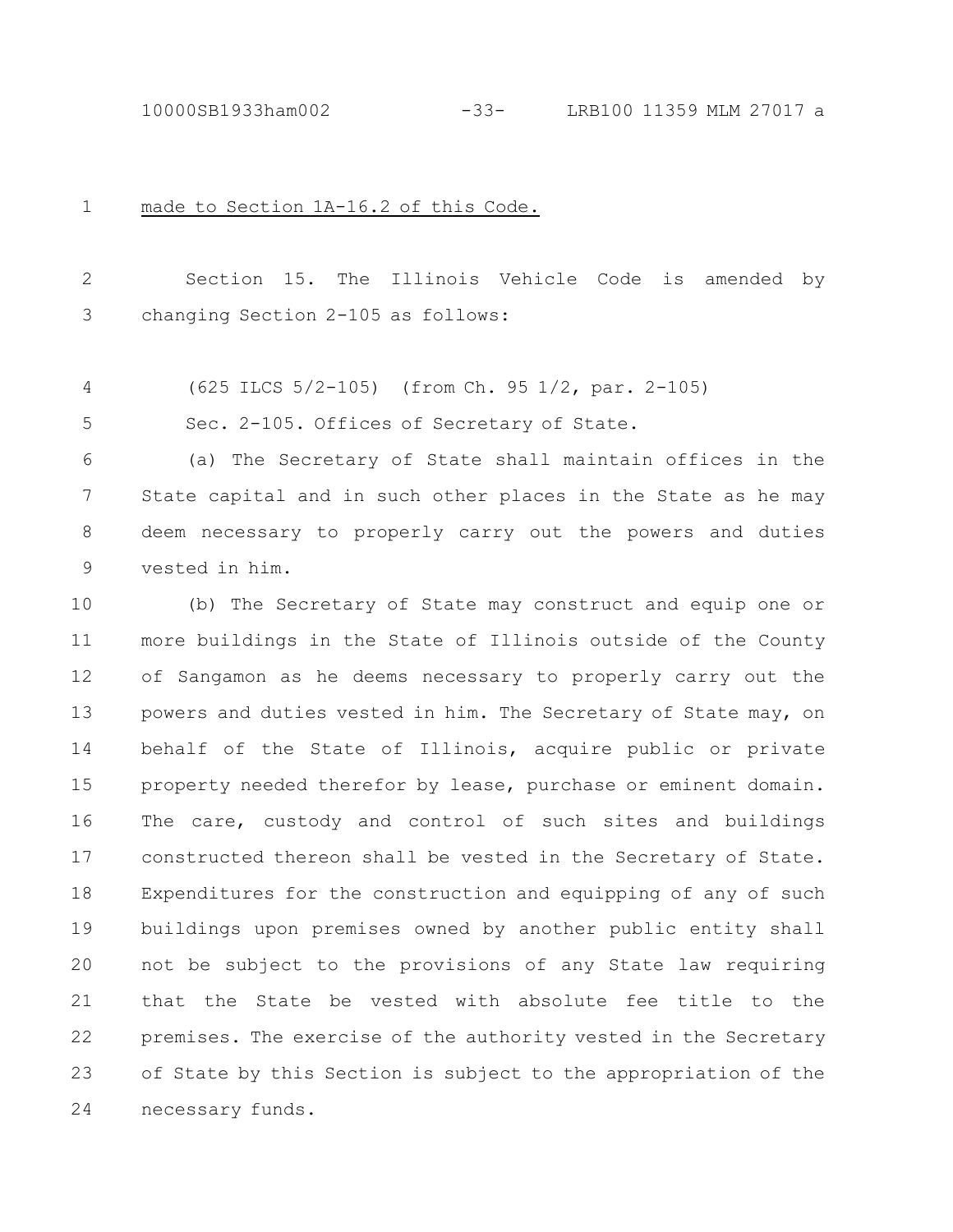10000SB1933ham002 -34- LRB100 11359 MLM 27017 a

(c) Pursuant to Sections 1A-16.1, 1A-16.7, and Section 1A-25 of the Election Code, the Secretary of State shall make driver services facilities available for use as places of accepting applications for voter registration. 1 2 3 4

(d) (Blank).

5

(e) Each person applying at a driver services facility for a driver's license or permit, a corrected driver's license or permit, an Illinois identification card or a corrected Illinois identification card shall be notified, under the procedures set forth in Sections 1A-16.1 and 1A-16.7 of the Election Code, that unless he or she affirmatively declines, his or her personal information shall be transferred to the State Board of Elections for the purpose of creating an electronic voter registration application that the person may apply to register to vote at such station and may also apply to transfer her voter registration at such station to a different address in the State. Such notification may be made in writing or verbally issued by an employee or the Secretary of State. 6 7 8 9 10 11 12 13 14 15 16 17 18

The Secretary of State shall promulgate such rules as may be necessary for the efficient execution of his duties and the duties of his employees under this Section. 19 20 21

(f) Any person applying at a driver services facility for issuance or renewal of a driver's license or Illinois Identification Card shall be provided, without charge, with a brochure warning the person of the dangers of financial identity theft. The Department of Financial and Professional 22 23 24 25 26